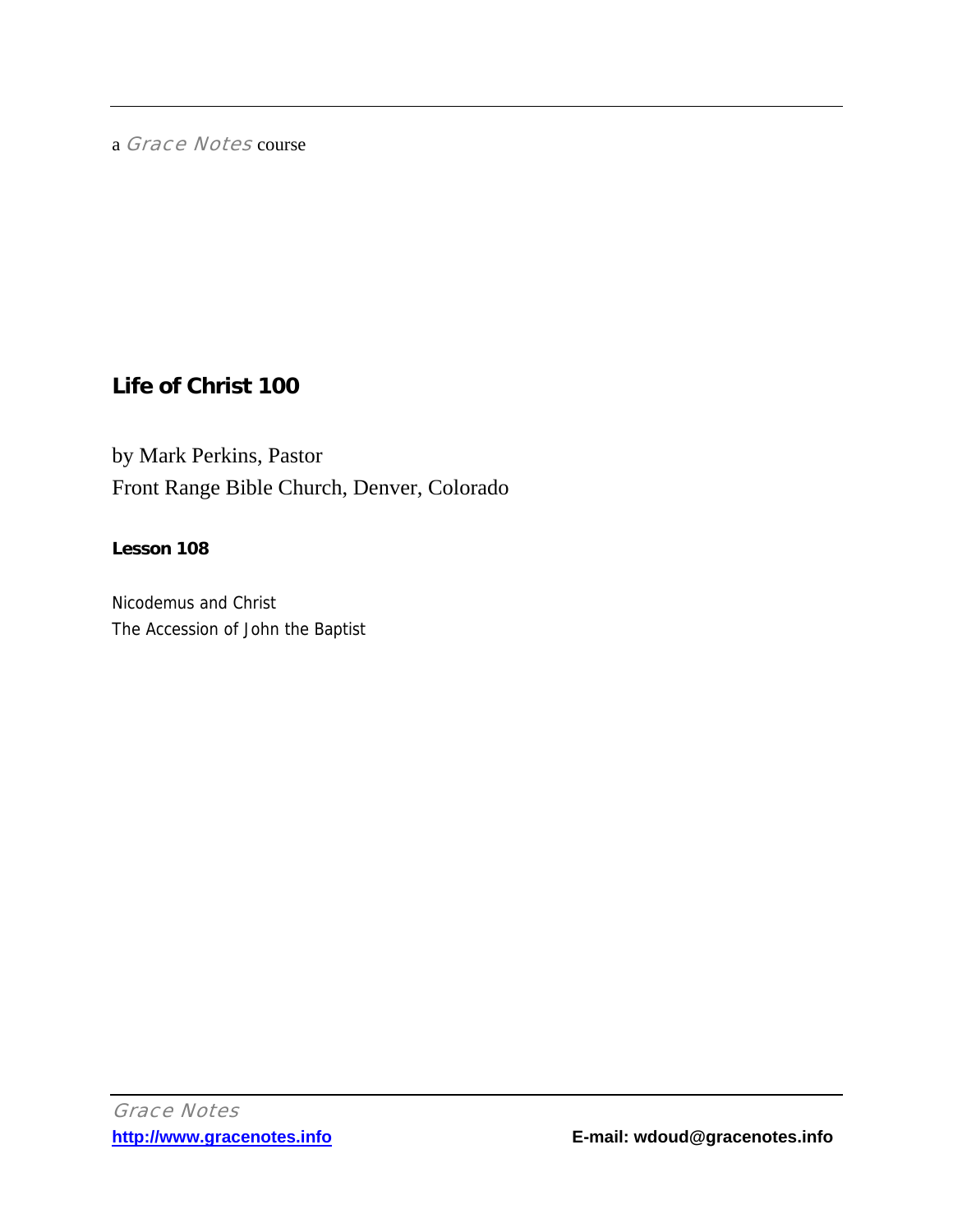## Life of Christ 100, Lesson 108

# **Contents**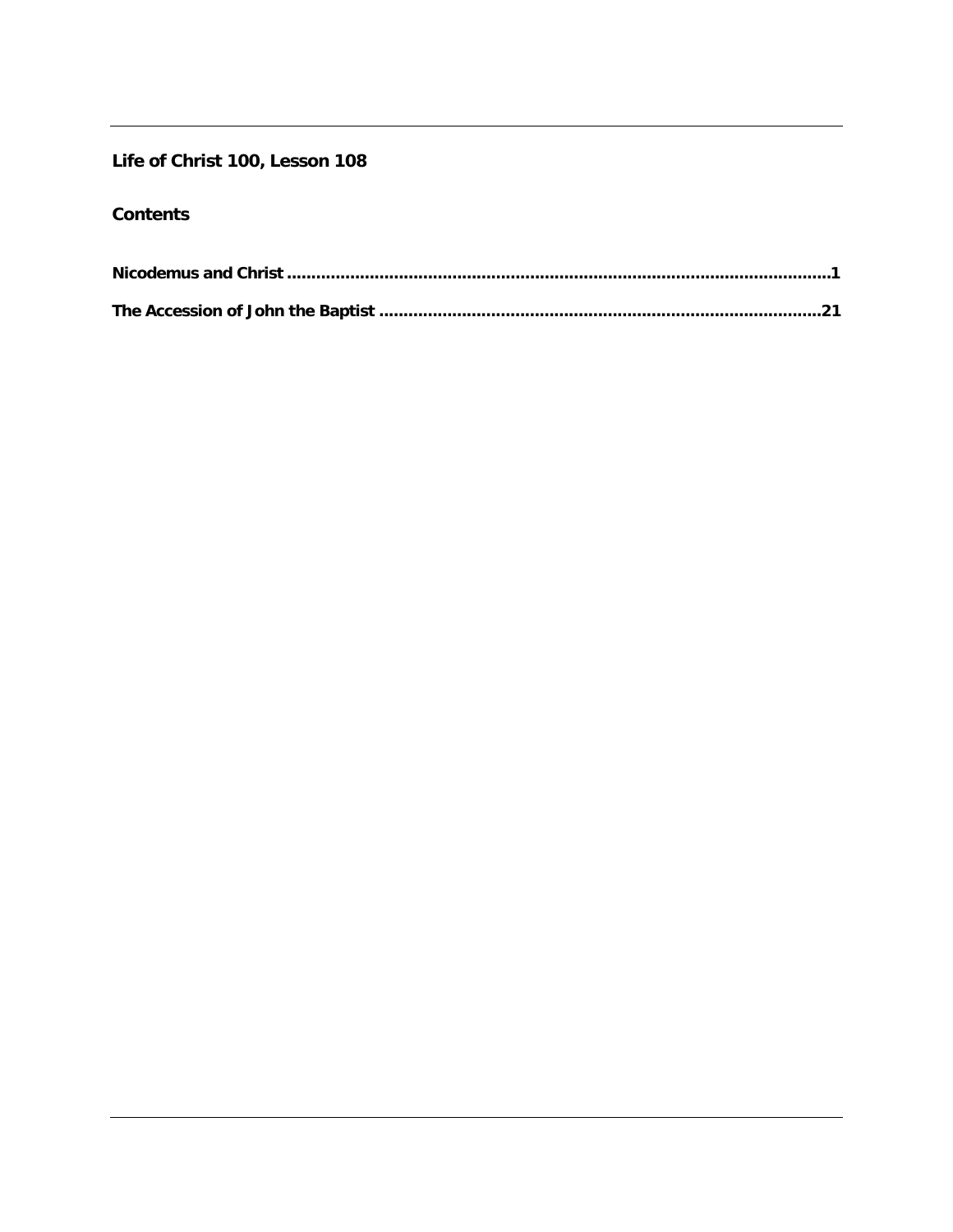#### <span id="page-2-0"></span>**Nicodemus and Christ**

Nicodemus is a Greek name that means 'Victor of the People'. Indeed he would be.

He is found only in John's Gospel, in John 3:1-10; 7:37-52; and 19:38-42.

John 3:1 names him as a man of the Pharisees and a ruler of the Jews. The latter places him as a member of the Sanhedrin. A glimpse at this ruling body will reveal much about the man.

The word "Sanhedrin" comes from the Greek SUNEDRION, 'a sitting place together'. It describes many people sitting together in the same place.

In the second and third centuries, the Persians, then the Greeks began to grant the Jews some privileges of self rule. The ruling counsel of the Sanhedrin finds its roots there, but the actual organization did not come into being until the time of the Maccabees, about 190 B.C.

They patterned themselves after the 70 elders of Moses' appointment in Numbers 11:16, and claimed to exist continually since that time (about 1400 B.C.).

The Sanhedrin consisted of 70 members, presided over by the High Priest of the Jews. After the High Priest, the leadership fell to the Chief Priests, and then to the rank and file of the elders.

The powers and religious alignment of the Sanhedrin rose and fell throughout the time from its inception to Christ's era. Sometimes it was dominated by Hellenists, sometimes by nationalists. Sometimes it had a great amount of influence over the lives of the Jews, sometimes hardly any. Sometimes it ruled much land, others only a small sliver.

At this time, 27 A.D. the Sanhedrin was dominated by a conciliatory branch of Jews known as the Sadducees, although there was a strong branch of Pharisees as well. They had a lot of power over both spiritual and secular matter, although only in Judea. However, all of Israel felt the influence of their power, and no place was truly free from their tyranny.

The Sanhedrin was a court much akin to the supreme court of the United States. When a lower court could not come to a decision, then the higher court would have to intervene. During Christ's time, the Sanhedrin was trusted with most of the civil as well as religious cases. They had a tremendous influence on internal affairs, and apparently no small influence even in cases of capital crimes.

The Sanhedrin had its own police force, and no doubt had a constant temptation to abuse the powers of arrest. Otherwise, they would follow simple rules of jurisprudence.

Nicodemus was a rank and file member of the Sanhedrin minority party. He was just an elder.

He was one of the legalistic Pharisees. He would have an influence on policy, even though in the minority. The greater Sanhedrin could not rule effectively without the input and cooperation of men like Nicodemus.

The Sadducees were the aristocratic and Romantic branch of the Jewish Leadership. They were very antisupernatural in their world view, even denying the afterlife. They remained very materialistic, and were sycophantic toward the Roman rulership in order to retain their wealth.

The Pharisees were scholars, although extremely legalistic in their outlook, fanatics for making laws that did not exist. The Pharisees fashioned themselves as the champions of the people and yet were very oppressive in their rule.

Both considered themselves the best. Both were wrong. Nicodemus, however, was an honest man with positive volition.

### READ John 3:19

Nicodemus was apparently a famous man, a member of the ruling council of the Pharisees, the Sanhedrin. In other words, he was a super Pharisee.

Nicodemus came to Jesus by night. The original language shows a little surprise at this appearance. Perhaps because the Pharisees were already more than a little leery of Christ. The night time appearance reveals his desire to keep the visit a secret Nicodemus did not want the other Pharisees to know about this. It also shows his positive volition to Jesus Christ.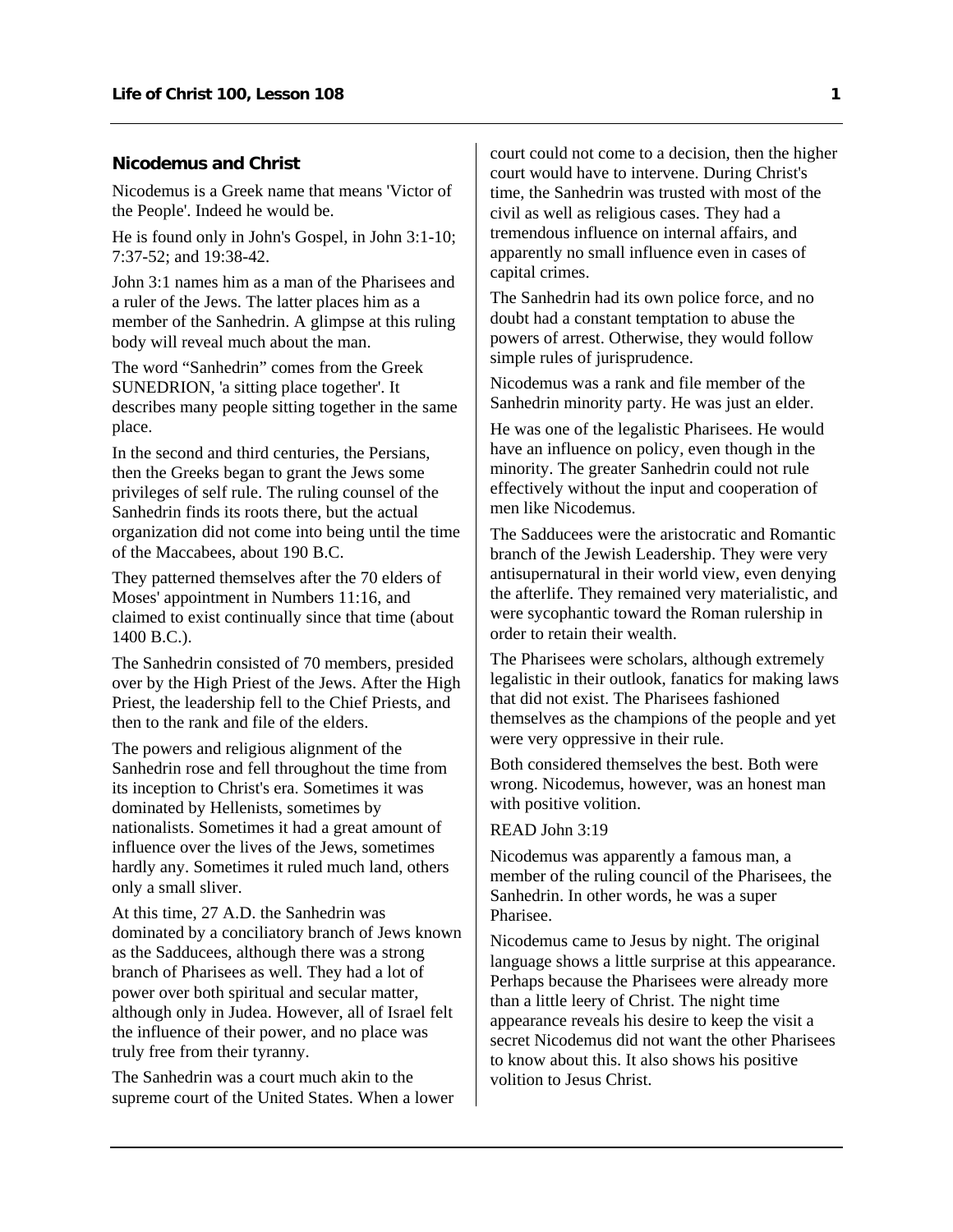Nicodemus' first words reveal his positive volition further. He has put two and two together in his own mind about Christ, and makes a statement to this effect. 'Rabbi, we know that you have come as a teacher from God; for no one is able to do these signs which you do, unless God is with him.' This statement does not go all the way; but it is true.

Jesus' reply is a compliment. It assumes the best of Nicodemus that he is a believer. What he is saying is this: that Nicodemus' statement reveals that he has seen the kingdom of God. Born from above is a reference to salvation. The notion of born again is not in the adverb ANOTHEN. ANOTHEN is never used in classical Greek to denote the idea of 'again'. In fact, the use of this adverb in that way is drawn from this passage. Christ did not intend to use it that way, and neither did Nicodemus mistake it in that way.

Nicodemus mistook ANOTHEN for a word which sounds almost like it ANTHROPON. Nicodemus says ANTHROPOS in his next sentence.

Nicodemus' question in reply to his misunderstanding of Jesus' statement is relevant "How can a man (anthropos) being old be born?" Someone who is already a man cannot be born. You are born and then you become a man. He makes his point really clear by his example: 'He cannot enter a second time into his mother's womb and be born, can he?" Jesus was speaking on a spiritual level and Nicodemus on an earthly one.

Jesus reply in verse 5 is a clarification for Nicodemus. "Unless anyone is born of water and the Spirit, he is not able to enter into the kingdom of God."

Notice that this is a parallel of His previous statement except that he substitutes EX HUDATOS KAI PNEUMATOS for ANOTHEN, and 'enter into the kingdom of God' instead of 'see the kingdom of God'.

Our Lord is responding to the mistake of Nicodemus, and also changing his assessment. Instead of assuming that Nicodemus is a believer, Christ now assumes that he has yet to enter the kingdom.

'Born of water and the Spirit' is especially pertinent because it reveals two births.

Born of water is not a reference to baptism. Instead it is a reference to human birth. Before every birth, the woman's water breaks (actually it is the fluid from the amniotic sac). Born of water is reference to this. It appears that every person is born of water, and this is a good way to make it clear that you are talking about human birth.

Born of the spirit is of course a reference to salvation, where God the Holy Spirit makes the new believer a new creature in Christ through His baptizing ministry.

Our Lord's implication is this: that you must be both a man and believe in order to enter the kingdom of God. In a roundabout way he also tells Nicodemus that he is right about the first birth, but wrong about the second.

In verse 6, Jesus gives even further clarification on the matter. "That which is born from the flesh is flesh, and that which is born from the Spirit is Spirit."

This simply divides birth into two categories: fleshly birth and spiritual birth.

It takes the point of view of origin in the matter of birth. The kind of birth which you have is a matter of the origin of that birth.

In verse 7 Christ deals with Nicodemus' mistake. "Do not take surprise that I said to you, 'It is necessary for you to be born from above.' In the next verse, our Lord draws an analogy to explain this statement. These two verses, 7 and 8, are Christ's final explanation of His first statement. Essentially He says, 'do not misunderstand.' Nicodemus was not amazed, he misunderstood.

The analogy that Christ uses is this: "The wind blows where it wills and you hear the sound of it, but you do not know where it comes or where it is going; so is everyone who is born from the Spirit."

Christ is emphasizing that this is an invisible birth.

The birth from above is one which we know exists. We can see the results of it in believers (the sound).

Unlike the birth from flesh, we cannot perceive with our senses the origin or destination of the birth from above.

In other words, Christ is just showing a further distinction between the two kinds of birth, so that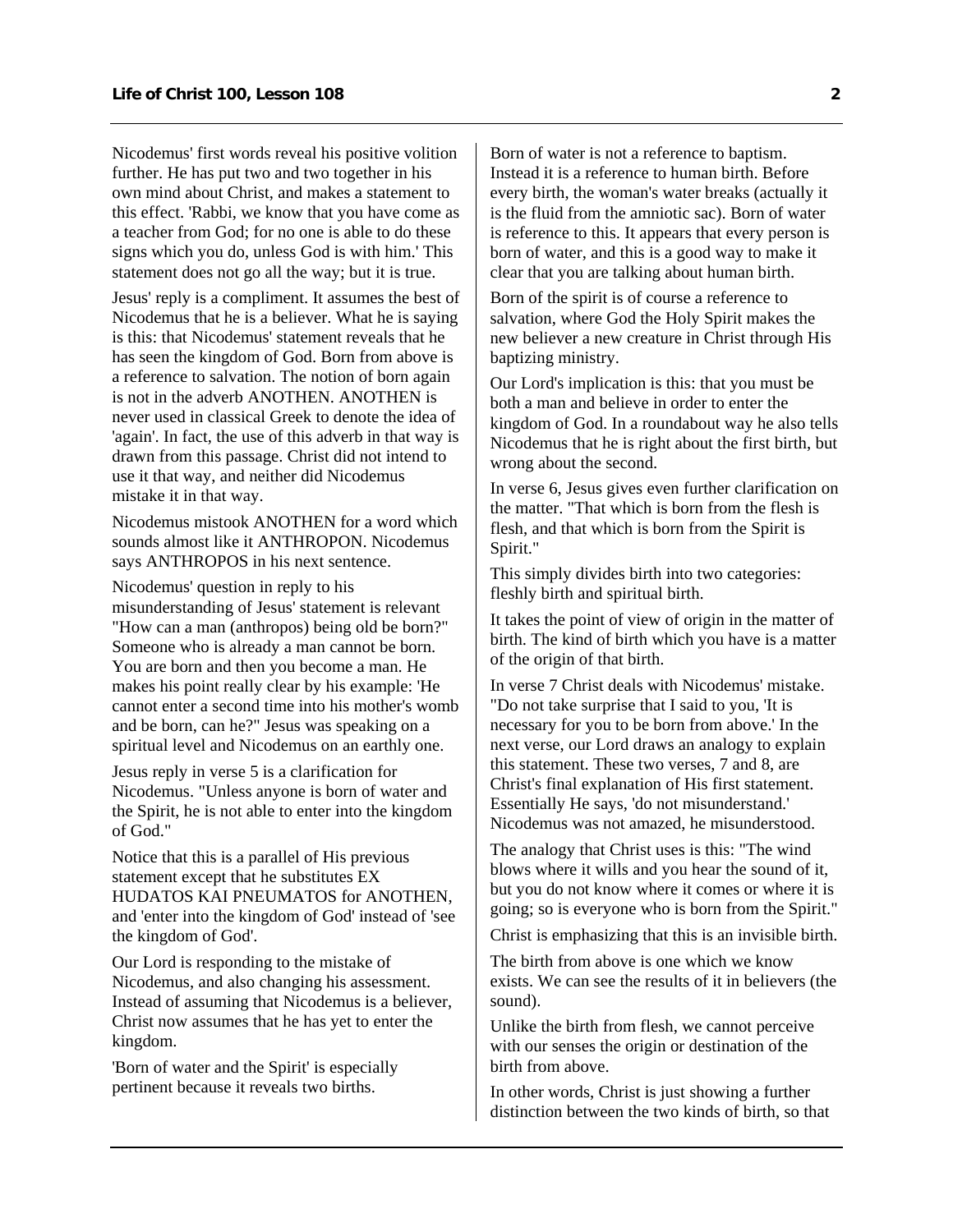Nicodemus will clearly know in his own mind that there is a spiritual birth.

In Nicodemus' final words he reiterates his positive volition. He says, "How can these things come to pass?"

Nicodemus uses the demonstrative adverb TAUTA to form the subject of his reply. It is a word that must be defined by a previous reference. It is translated, 'these things', and it goes back to these things:

The birth from above that gives insight into the kingdom of God.

The birth from above that enables one to enter the kingdom of God.

The birth from above that comes from the ministry of God the Holy Spirit.

The ministry of the Spirit that is invisible yet very real, and with a will of its own.

By using the verb GINOMAI instead of the verb ESTIN, he shows his desire for the second birth. Nicodemus wants to know how to get the second birth for himself. GINOMAI is the verb of becoming, not of being. GINOMAI always indicates a change, an entrance into a new status.

Furthermore, Nicodemus uses DUNATAI, the verb of ability. By using DUNATAI, Nicodemus reveals his desire to know mechanics; to know what is to be done to gain entrance into God's kingdom.

Nicodemus asks this question in such a way as to reveal a personal desire for this information he wants to become a believer.

Later passages reveal that at some point Nicodemus did accept Christ. His words in chapter 7 and his deeds in chapter 19 reveal it.

Verse 10, "Jesus answered and said to him, "You are the teacher of Israel and do not know these things?"

This verse is more of an exclamation than anything. Nicodemus as a member of the Sanhedrin should be an expert on salvation. He is a leader of his nation, and one who holds grave judicial responsibilities.

This also serves as a reminder of the kind of leadership that Israel had at the time. It was weak spiritually, and so the rank and file in the country would be exceedingly weak. This is why Christ would not trust the new believers. They had very little inherent restraint on the sin nature.

Verse 11, "Truly, truly I say to you that we speak that which we have known, and we testify what we have seen, and you do not receive our testimony."

The formula amen stands as a pre-certification for what is to follow. Christ uses it to convince His hearers of the verity of His statement before they even listen to His words.

The two second verbs, oidamen and heorakamen are both in the perfect tense. In this case, they show something that is a life changing event the intervention of God. Christ uses the first person plural because He speaks for his followers and disciples as well. So, His disciples speak because God has intervened, and they know it. They testify because God has intervened and they have seen it. The knowing has to do with the doctrines, especially kingdom doctrines that Christ teaches. The seeing has to do with the miracles and healings that are done by Christ.

All of this earnest testimony and speech, and yet the Sanhedrin does not receive it. Christ employs the second person singular [you all], so He speaks to more than just Nicodemus.

Christ chides Nicodemus and his Pharisee and Sanhedrin mates so that Nicodemus might understand that this is not his first opportunity to receive the gospel. Perhaps Nicodemus was a part of the Sanhedrin task force sent to John the Baptist to find out whether Christ was fit to be their Messiah.

But Christ is getting at something more...

Verse 12, "If I spoke to you [all] earthly things and you [all] do not believe, how will you believe if I were to speak heavenly things?"

Christ uses a really fascinating conditional sentence. He begins in reality, by citing in the protasis what has already occurred. Then He postulates from the protasis what should logically occur as a result.

'If I spoke to you earthly things... ' This has really happened. The aorist indicative of lego reveals this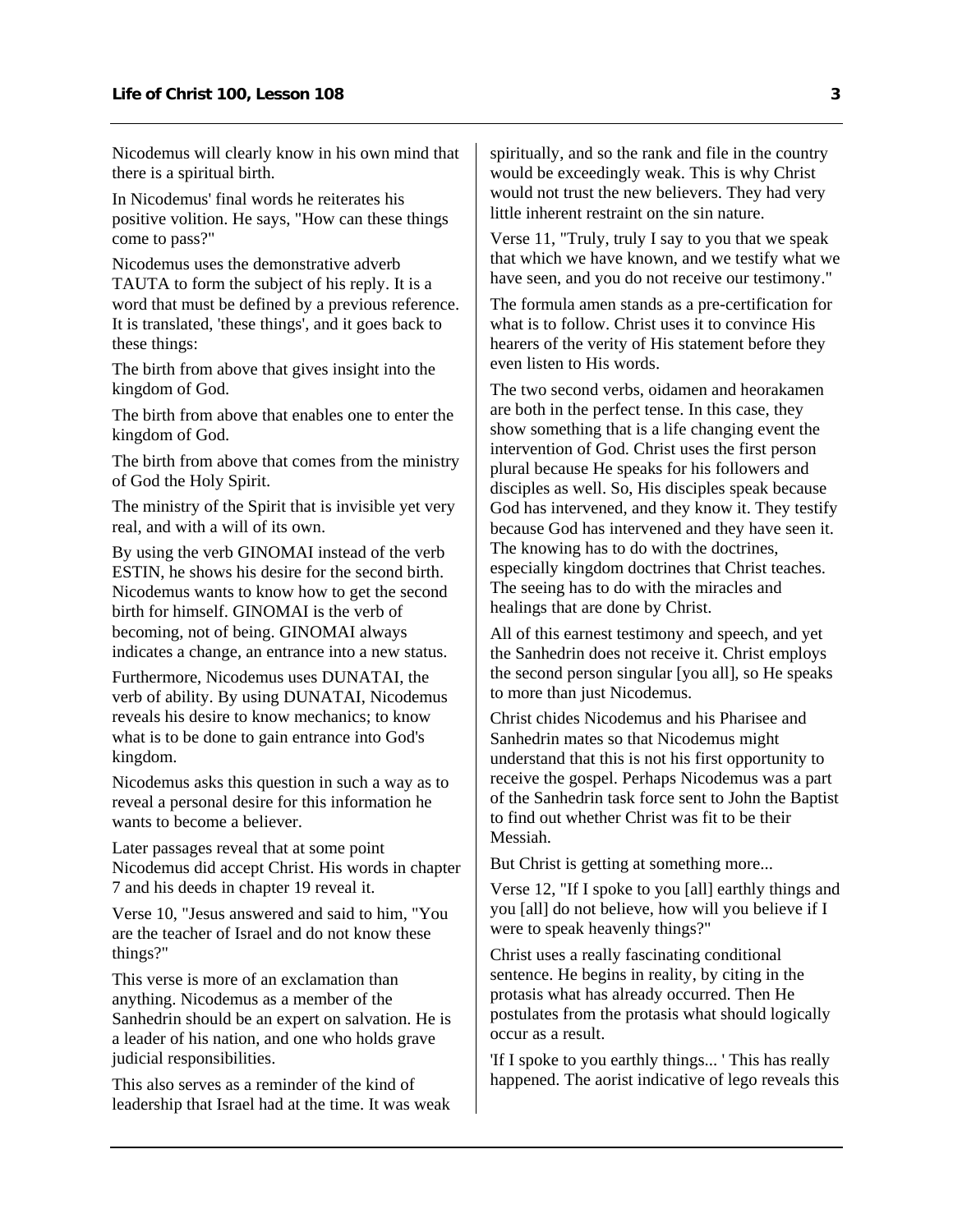as an actual past event. Christ has spoken to Nicodemus and others about earthly things.

Their response was unbelief, one and all. Nicodemus, the Pharisees, the Sadducees, the Sanhedrin, they have all rejected Christ on the earthly level.

Now Christ postulates with the aorist subjunctive. This applies a likely outcome to a circumstance. The circumstance is Christ telling the Jewish leadership about heavenly things. The likely outcome is unbelief. The kind of reasoning here is simple: if the Jewish leadership is unable to believe an easy thing, then how will they ever believe the more difficult? It is like saying, 'Because you could not lift 100 lbs., it is fair to assume that you cannot lift 200 lbs.'

Christ uses the second person plural to impersonalize this principle. He does not want Nicodemus to believe that He applies it to him.

This discourse on the negative volition of the Jewish leadership precedes the giving of the gospel, and for a reason. Jesus helps to identify for Nicodemus a sense of destiny about his unique position in the Sanhedrin as a believer. Remember, this reproof of Christ's is directed at a body of men, not Nicodemus directly.

You, too, can have this kind of unique destiny by being a believer in a time when belief is not so popular. For Nicodemus, there was some of the greatest peer pressure against belief in God of all time, and yet He wanted to believe. This reproof and brief discourse is all about helping Nicodemus to identify himself, and separate himself from his peers.

Verse 13, "And no one has ascended into heaven, except the one who first descended from heaven, the Son of Man."

The **Son of Man** is a prophetic term, a reference to Christ's relationship with Adam.

It occurs 107 times in the Old Testament, but only fourteen times outside of Ezekiel. In those cases outside of Ezekiel, it is almost universally an idiom for 'human being'. But in one instance in Daniel, it most certainly refers to Adam himself. The one time that it is used in the singular in Daniel is 7:13, and this is the reference for the popular term in New Testament times.

Daniel 7:13-14, "I kept looking in the night visions, and behold, with the clouds of heaven one like a Son of Adam was coming. And He came up to the Ancient of Days and was presented before Him. And to Him was given dominion, glory and a kingdom, that all the peoples, nations, and men of every language might serve Him. His dominion is an everlasting dominion which will not pass away; and His kingdom is one which will not be destroyed."

The 'Ancient of Days is an Aramaic title that refers to God the Father as judge of Jesus Christ. Daniel 7:7-22 is the only instance of this title for God the Father. It concentrates on his eternal nature, and His authority over the other two members of the Godhead.

God would judge the sins of mankind in the Son of Adam on the cross.

God gave two evaluations of His Son during the incarnation 'This is my Son, whom I love, in whom I am well pleased.' Once at His baptism, and once at the transfiguration.

The picture presented in Daniel's vision is the transfer of authority from God the Father to Jesus Christ the Son. This transfer of authority occurred in heaven most likely immediately before the incarnation. This is something of a Christmas story from Daniel. It is a revelation of the moments before the incarnation of Christ, the sad/glad going away ceremony for the Son. From that moment forward God the Son would never be the same. He would become the God man, and though His deity did not change, His status did. This is the moment when Christ voluntarily restricted the independent use of His divine attributes, and the independent expression of His divine character. This moment was somewhat akin to taking a military oath.

The earthly transfer of authority took place at Christ's baptism.

The term 'the Son of Man' describes here Christ's relationship to the first man, Adam.

READ Romans 5:12-21.

Naturally, this verse would be a popular one with an oppressed nation such as Israel.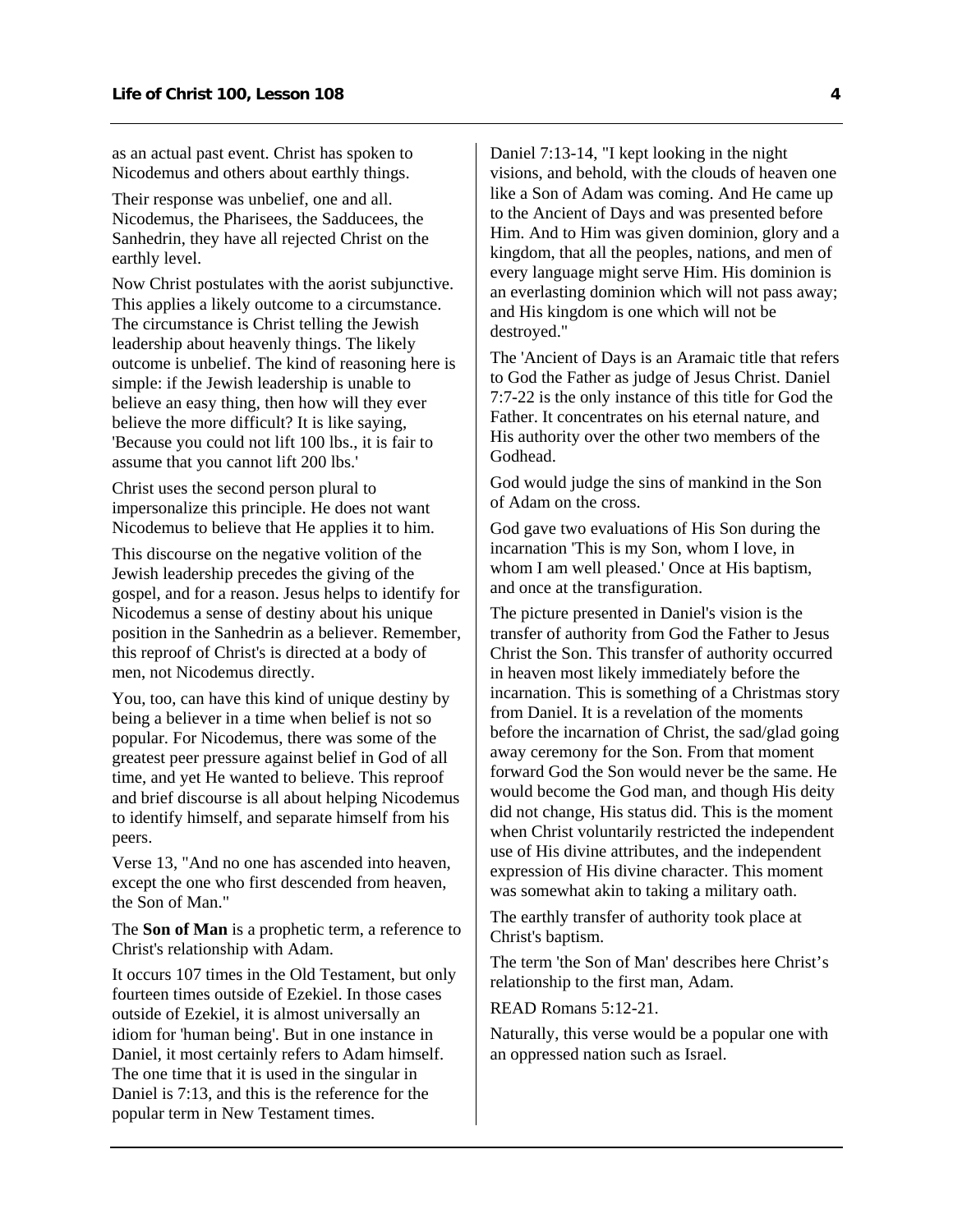In Ezekiel the prophet himself is addressed as the son of Adam, an identification of him as one belonging to the human race.

By the time that Christ came on the scene, the Son of Man was a popular term, and needed no explanation whatsoever. Never once in the New Testament does the use of the term require an explanation to the readers or listeners. It is simply used. Christ employed the direct Greek translation of the term, which used the noun anthropos as a translation for the Hebrew Adam.

Now the verse serves to communicate that Christ is indeed the Son of Man. This is one for Nicodemus to remember a few years from this time, when Christ does ascend.

This is not the first time that Christ uses His own future as evidence for His deity. Remember the cleansing, when he used His own resurrection as future evidence. Well, here we go again.

So, Christ will ascend, and it will mean this: that He descended from heaven at some time before. At this moment when Christ speaks to Nicodemus, He has already descended. Nicodemus alluded to it, but believed that Christ was just a man sent from God. Christ identifies Himself as the Son of Adam, who is the Son of God, and offers His future ascension as evidence for His present status.

Verse 14, "And just as Moses lifted up the serpent in the wilderness, even so must the Son of man be lifted up."

Verse 15 will deal with the purpose for this statement, but let's see what this says first.

A comparison is drawn between a past event for Israel, and the necessity of a future event in the life of Christ.

Again this is the use of a future event for evidence of present status.

This event that Christ refers to is in Numbers 21: 9. The setting is that of yet another rebellion by the children of Israel against Moses and against God. Specifically, "Why have you brought us up out of Egypt to die in the wilderness? For there is no food and no water, and we loathe this miserable food."

The discipline for this complaining attitude was a plague of fiery serpents, which bit the Jews, many of whom died. The fiery term is most likely due to a specific effect of the venom on the nervous system.

Well, with this kind of discipline, many of the Jews repented, and went before Moses to seek forgiveness, asking him to intercede on their behalf.

Moses went before God for his people, and so God forgave them. As a sign, God required Moses to make a fiery serpent of bronze and lift it up before the people so that if they looked at it they would live.

When people received a bite by a serpent they would look at the bronze serpent and be cured of the effects of the venom.

Moses' serpent was made of bronze to represent the judgment of God concerning this sin.

By looking at the serpent, an expression of belief was made. The kind of seeing here is the Hebrew word RA'AH, the equivalent of the Greek THEOREO, 'to behold'. The idea is looking with a desire to know. The pure motive is taken into account in the looking, and not everyone who glanced the way of the serpent would be healed of their sin and the discipline that accompanied it.

Now Christ would be lifted up on the cross.

Verse 15, "that whoever believes in Him might have eternal life."

This verse sets the standard for salvation unto eternal life.

Note the third class conditional sentence: salvation is a direct result of the expression of human will.

The work is done; the son of man has been lifted up; we need only trust in that work. Not in what we do, or thing, or any kind of merit inherent in ourselves. Just Him, and more specifically the work done on the cross.

This is a purpose clause; the Son of man was lifted up on the cross so that we might believe, and no other reason. *hina*.

Notice that the adjective pas describes the universal condition for salvation, 'everyone who believes.' There is no exception, no amount or severity placed on sin, so that some of the worst who believe are excluded. Every one who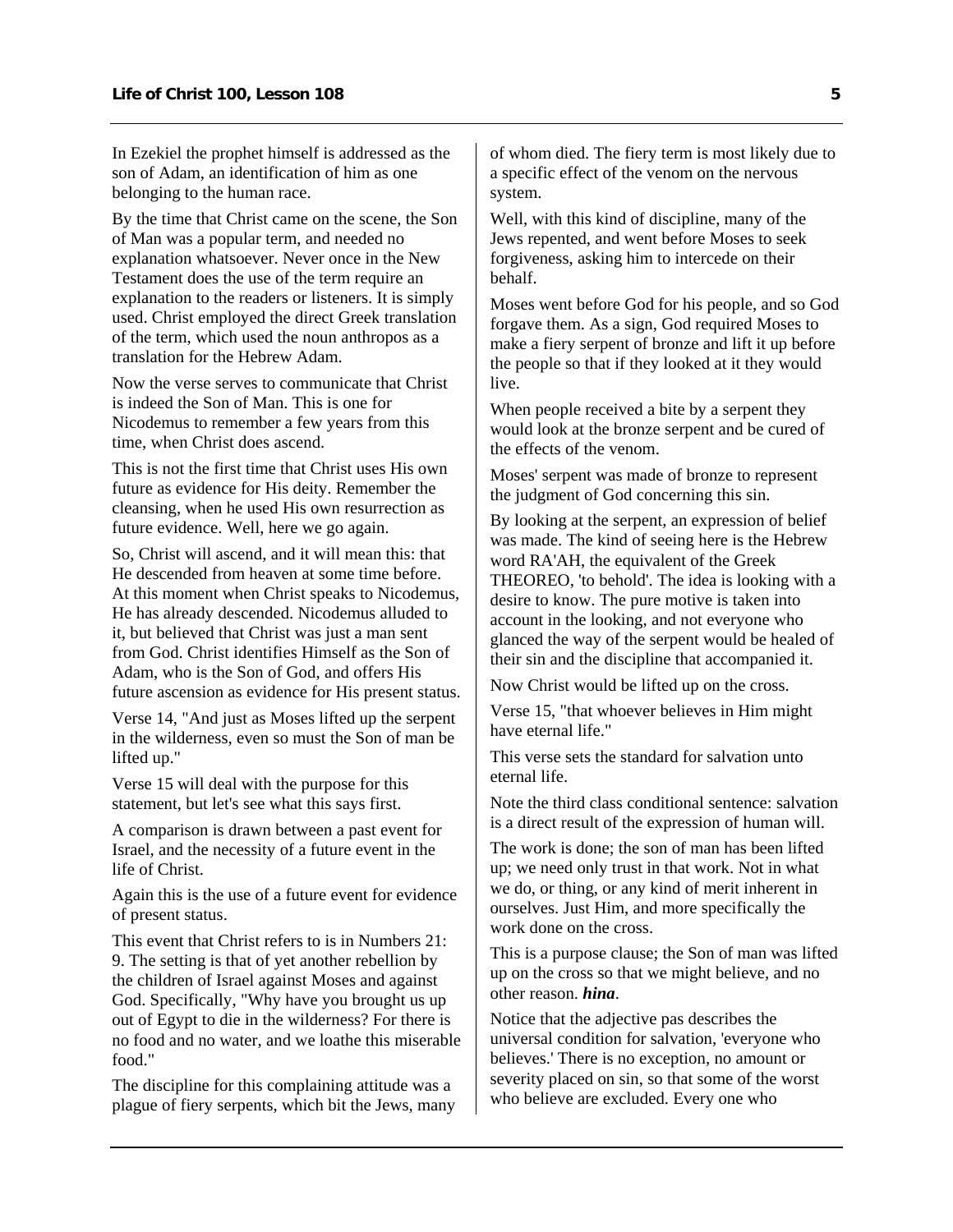believes, without exception, without reference to what has gone in the past.

Next, is the Divine motive. Why has God chosen to forgive mankind, even the most sinful of men?

Verse 16, "For God so loved the world, so that He gave his only born Son, in order that everyone who believes in Him might not perish but might have eternal life."

The verse has three parts: the motivation of God, the resultant action, and the purpose of the action. Here begins a commentary by the writer of this gospel, and not the words of Christ Himself.

The 'might' here is dependent absolutely on human volition. The might is not,' believe, and you might not perish', but you will not perish if you do believe. It is not, 'Believe and you might have eternal life', but believe and you definitely will have it. The might is that the verse looks at the possibility from the viewpoint of human free will, not what God might do after the free will is expressed. This is a Greek third class condition, and it shows that if the condition is fulfilled, then always, always, the results will come to pass. Here, the condition is belief in Christ, and here, everyone who believes does not perish, but comes to have eternal life.

The conjunction *houto.s* indicates a stronger degree of God's love. He so loved...

The verb *e.gape.sen* is from *agapao*. Virtue love is in view here. The verb is in the aorist tense, and so reveals one moment of time in eternity past. That moment when God conceived His perfect idea on how to provide for the redemption of mankind.

So first, the love of God.

Love is a word that describes purity of motive.

Motivation is a thought or system of thought that leads one to act. In order to move, you must first think.

Given the conditions of fallen mankind and the perfection of God, what was the thought or system of thought that moved God to act in the provision of salvation?

The Bible reveals that it was the purest motive of all, love. The very verse we study confirms this.

The motive was not anything that we might consider from human viewpoint: it was not attraction to the human race, for they were in total depravity; not personality or physical attractiveness or success or clothing or anything else. God looks at the heart, and before Christ, the heart is wicked, with nothing that might attract the love of God.

The motive was a desire for the human race to have the same thing that the three members of the Godhead had, a virtue love relationship.

From eternity past, God has perfect personal love among the members of the Godhead.

The Father has perfect love for the Son and the Spirit.

The Son has perfect love for the Father and the Spirit.

The Spirit has perfect love for the Father and Son.

This love is based on the virtue of both the subject and the object of love. It is perfect love expressed toward perfection, and infinite by nature.

This perfect love is an appreciation and admiration for the other persons of the Godhead. This directed toward who they are and what they do.

This perfect love is infinitely fantastic, and the greatest treasure of all time and out of time.

When God observed mankind in total depravity, He moved to save them in order to provide for them the greatest treasure of all time and out of time, a love relationship with Him.

But the love of God had to overcome the sinfulness of man without compromising His own holiness. He could not give the greatest treasure to the those who were unfit because of the ravages of sin.

Therefore, Christ, the God-man. The unique person of the universe.

God gave His only born Son.

The aorist tense of didomi again takes us back to a moment of time in eternity past, when God made the decision to give His Son.

Giving is a real lightweight idea for what God did. It was sacrifice, plain and simple. From His foreknowledge, God knew exactly what the sending of His Son entailed.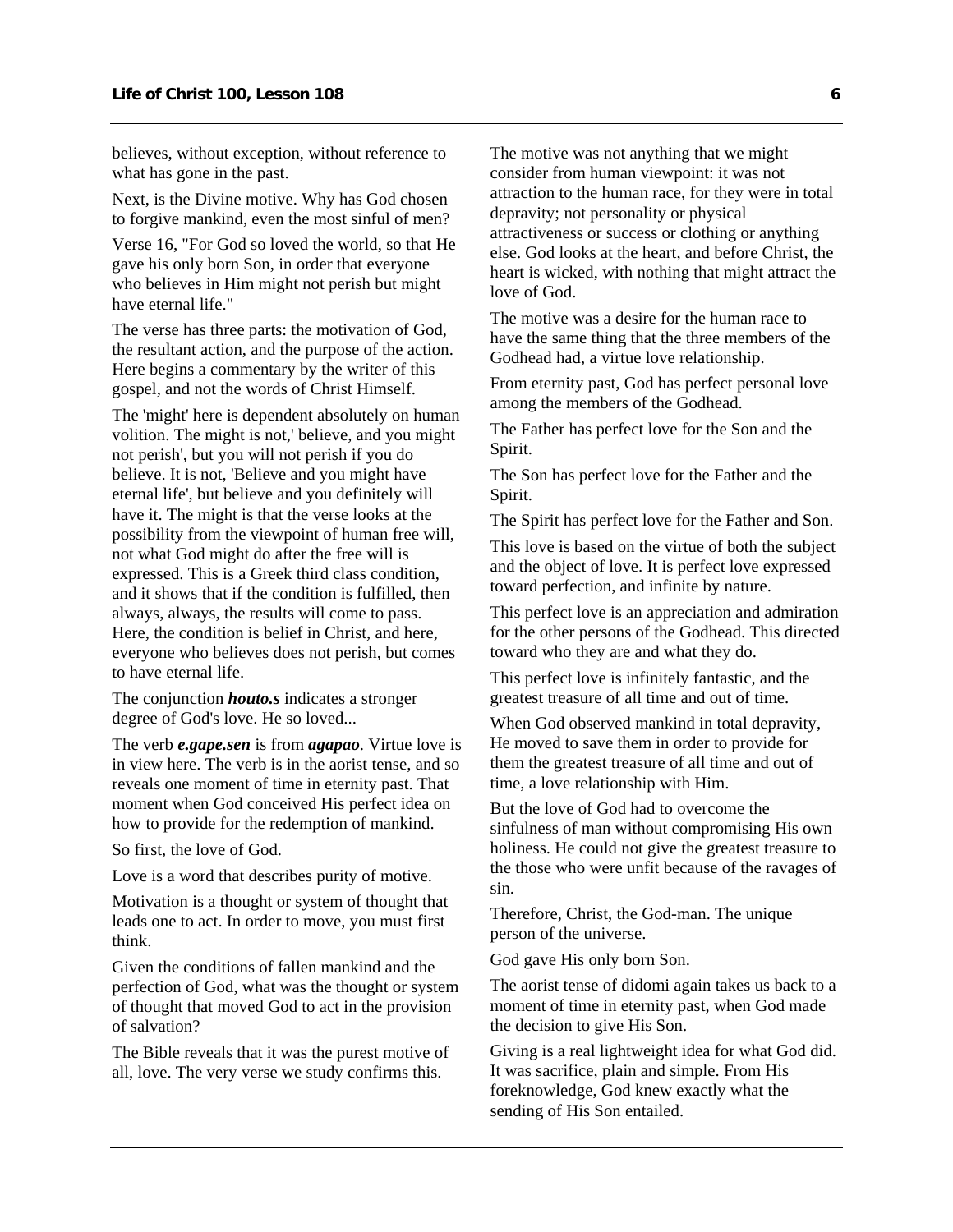The sacrifice included at the least a change in status. By limiting His capabilities and character, Christ limited His old relationship with the Father and the Spirit, Phil 2:58.

The sacrifice included the utter separation of the cross. The physical pain, was something, but the spiritual was far more. Eloi, Eloi, lama sabachthani?

The adjective *monogenes* reveals a couple of things about Christ.

Christ is the only born Son of God. Not the first born, with others to follow, but the only born.

Christ is the God-man in hypostatic union, and is therefore unique in all the universe. He was truly one of a kind. And yet God was willing to sacrifice Him.

This was an incredibly painful sacrifice! And from it we gain an idea of the virtue of God: of how very much He values His own love, and what He would do to bring it to His own creatures who stand without it.

The sacrifice of Christ was a universal one He died for all the sins of all mankind, it was unlimited atonement. 1 John 2:1.

God's intent is to save the human race from perishing. This perishing is eternity in the Lake of Fire.

People choose to go to hell. It is an option in life, and those who reject God and the Gospel choose the Lake of Fire. Unlimited atonement makes eternal punishment just.

The Lake of Fire is the final destination for both fallen angels and unbelieving mankind. It was prepared in angelic prehistory at the judgment of the fallen angels, Matt. 25:41, "Then He will also say to those on His left, 'Depart from me, accursed ones, into the eternal fire which has been prepared for the devil and his angels.'"

The first occupants of the Lake of Fire will be the beast and the false prophet of the Tribulation, Rev 19:20, "And the beast was seized, and with him the false prophet who performed the signs in his presence, by which he deceived those who had received the mark of the beast and those who worshiped his image; these two were thrown alive into the lake of fire which burns with brimstone."

Next will be Satan himself, Rev 20:20, "And the devil who deceived them was thrown into the lake of fire and brimstone, where the beast and the false prophet are also; and they will be tormented day and night forever and ever."

After the judgment of Satan, all unbelievers are judged and cast into the Lake of Fire. This is the judgment of the Great White Throne, Rev 20:1415, "And death and Hades were thrown into the lake of fire. This is the second death, the lake of fire. And if anyone's name was not found written in the book of life, he was thrown into the lake of fire."

Specific mention is made of sinners who are especially heinous, Rev 21:8, "But for the cowardly and unbelieving and abominable and murderers and immoral persons and sorcerers and idolaters and all liars, their part [fate] is in the lake that burns with fire and brimstone, which is the second death." This mention is made so that we believers might gain a greater appreciation of divine justice related to unbelievers.

There is no way out.

**John 3:18,36** "He who believes in Him is not judged; he who does not believe has been judged already, because he has not believed in the name of the only begotten Son of God. He who believes in the Son has eternal life; but he who does not obey the Son shall not see life, but the wrath of God abides on him."

**Heb 9:27**, "And inasmuch as it is appointed for men to die once and after this comes judgment."

The lake of fire is modeled after an old place of sacrifice just South of Jerusalem. It was called Gehenna. Gehenna is synonymous with the valley of the sons of Hinnom, or BenHinnom.

The valley of Gehenna was a place of child sacrifice, where babies were thrown into a fire, 2 Kings 16:3; 21:6.

Jeremiah 7:32; and 19:6 set this place as a place of discipline for Judah.

Christ often uses Gehenna to describe eternal punishment, Matt 10:28; 13:40,42,50; 25:41,46; Mark 9:43, 45, 4749.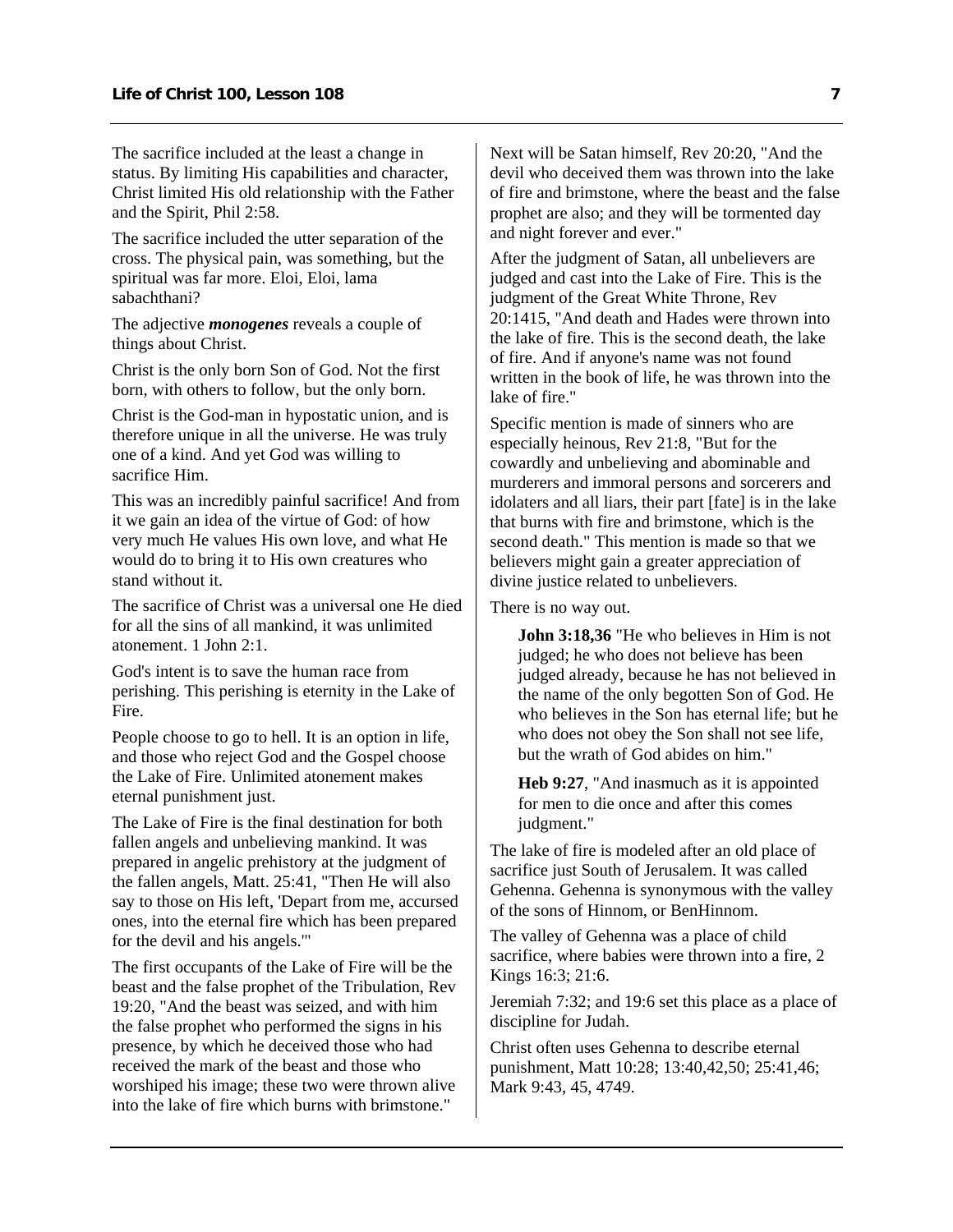The alternative to the Lake of Fire is Eternal Life. What is the difference? The sacrifice of human pride. This is why so many choose the Lake of Fire. It seems such an incredible thing that people would do this, but they do!

Note that we begin in judgment, and can choose to get out from under it by believing in Jesus Christ, but we cannot escape that judgment if we reject Him.

This is a literal lake of fire... Christ and all the other writers of Scripture portray it as such. This is not a metaphor, not simply an illustration, not something used to scare us, but does not really exist [if you don't clean your room, the boogie man is going to get you!], not anything other than what it is, a place of eternal punishment.

Hell is not just eternal separation from God; it is much, much more. It is eternal, burning pain, for the fires of hell do not consume the resurrection bodies of the damned. This form of punishment is appropriate for those arrogant enough to reject the Grace Offer of God. It is the arrogance of those who equate themselves with God; of those who deny their need for God.

From the perspective of the eternal state we will observe the justice of God, and understand fully His action in carrying out the sentencings to Hell. If it seems harsh now, then learn more about God, and you will know.

The alternative to perishing is eternal life (really brief review).

Verse 17, "For God did not send the Son into the world to judge the world, but to save the world through Him."

This is a crucial verse on divine motivation and character.

It reveals God in the best possible light; that His motive in sending His Son was the highest and purest form of love.

Have you ever encountered an unbeliever who was offended at the idea of hell? That a loving God could never send anyone to eternal damnation? Well, this verse is certainly for them.

There are two things that a loving God would never do:

The first would be to leave anyone in condemnation without the possibility of redemption;

The second would be to force anyone to accept that offer of redemption.

So God sent His Son to die for the sins of mankind, and you should certainly consider the grave nature of this sacrifice as a vital symbol of God's earnest desire to save mankind. He gave His unique and only Son on our behalf.

For "God is not willing for any to perish but for all to come to repentance." (2 Peter 3:9)

Therefore, God does not gleefully rub together His hands in anticipation of the final judgment; every lost soul grieves Him.

Yet, Christ will judge believers and unbelievers alike. (see doctrine of judgments).

Verse 18, "the one who believes in Him is not judged; but the one who does not believe has already been judged, because he has not believed in the name of the only born Son of God."

This verse is best seen in the light of the doctrine of imputations (reference).

At its simplest foundation, this verse says that people are brought into this life in a state of condemnation, and brought out of that state by belief in Christ.

Believers are still evaluated at the judgment seat of Christ; but the salvation issue is certainly no longer a question.

Verse 19, "and this is the judgment: that the light shone in the world and men loved the darkness more than the light; for their works were evil."

John now goes back to the big picture. In a wistful manner he summarizes the life of Christ.

The light shone in the world; this is a one-sentence review of John 1:15.

Men loved the darkness more than the light; this sounds a little like John 1:5, but there is a distinction. In the earlier verse there is a concentration on the efforts of the darkness to destroy the light; in the later verse, an explanation of why the men of darkness rejected the light.

The explanation is that their works were evil.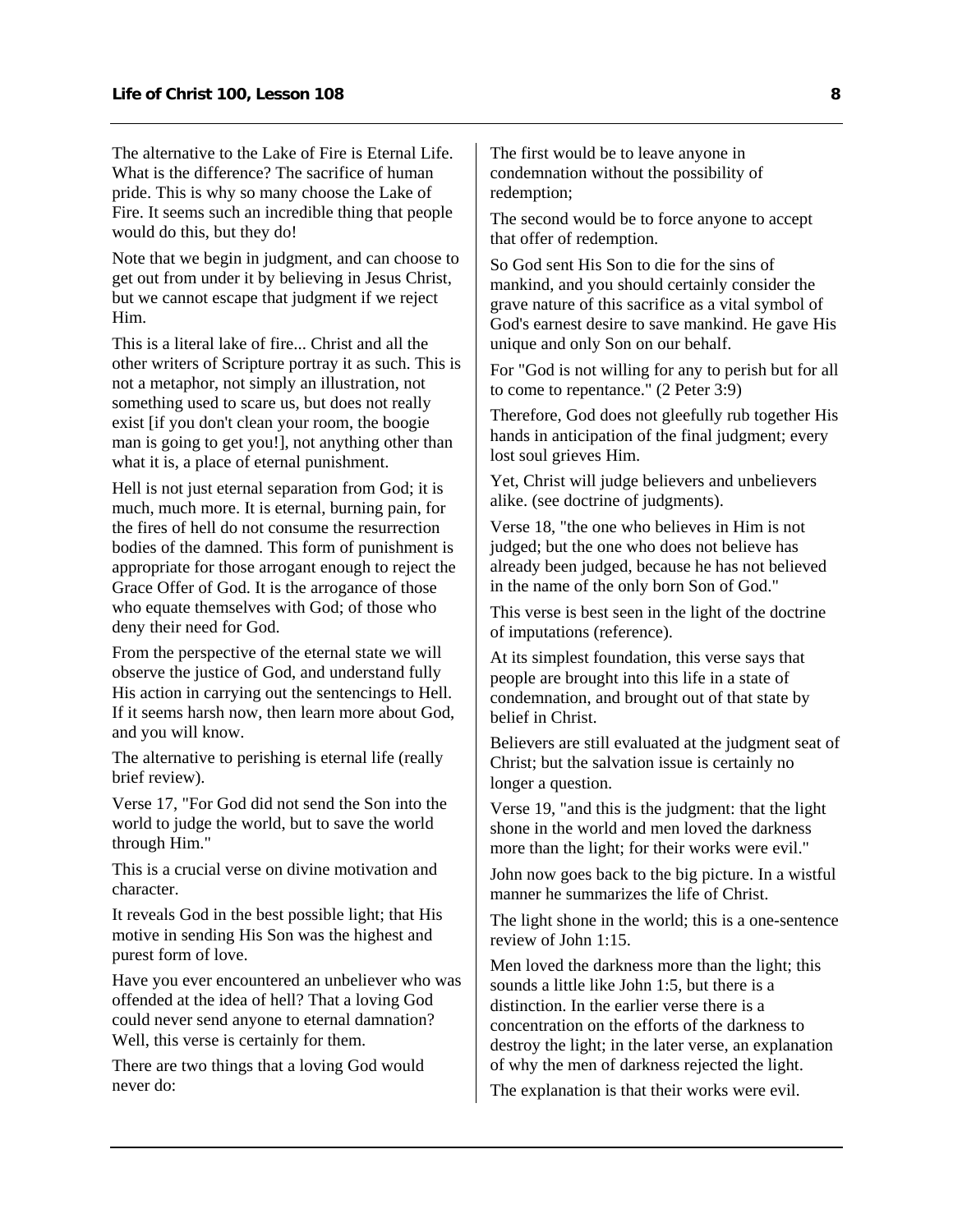Perhaps a quote from one of John's epistles will explain it best: 1 John 2:1517.

Do not love the cosmic system nor the things in the cosmic system. If anyone loves the cosmic system, the love of the Father is not in him.

The first part of this verse is command and warning to abstain from having high esteem for the cosmic system.

If you have high esteem for the cosmic system, that is, if you like being involved in it, then you are not in spiritual adulthood.

You cannot enjoy being in the cosmic system and be a spiritual adult at the same time.

The cosmic system is the enemy and opposite of God the Father's plan for your life.

If you are in the cosmic system, then you are an enemy of God, even though you may be a believer.

Because everything that is in the cosmic system, the lust of the flesh, the lust of the eyes and the arrogance of life, is not a part of the Father but is a part of the cosmic system.

John divides the cosmic system into three categories: lust of the flesh, lust of the eyes, and the arrogance of life. See the genius in this.

There is a kind of lust that comes from within the body sexual lust.

The lust of the eyes is materialism what things in life that you desire.

And then there is a generic arrogance of life.

And yet the world and its lust is deceiving itself, but the one who does the will of God remains forever.

Again, the cosmic system and its components cause self-deception and self-destruction in the cycle of lust and unhappiness.

Those believers who get involved in the cosmic system lose their rewards for eternity even though they still have eternal life.

By contrast, those believers who stick it out in the plan of God have not only eternal life, but a fantastic system of rewards as well.

Tragically, those who refuse to believe in Christ do not have eternal life, but instead are cast into the lake of fire.

A conclusion: people remain in darkness because somehow they love what is there and what they do there. Some people loathe the darkness and so come into the light.

Verse 20, "For each one who practices worthlessness hates the light and does not come to the light, so that his works might not be exposed."

Worthlessness is PHAULOS, the word which means even in the Greek out of bounds.'

Some things are obviously out of bounds, like many evil sins and acts. Murder would be a good example for this.

Other things are not so obvious, such as the right thing done for the wrong reason. God looks on the heart, and probes our motives for doing good things.

We can do good things because we love Him and are responding to His love; or, we can do good things because we are trying to impress God with our own brand of righteousness. The latter is certainly PHAULOS.

Let me emphasize the practice. This shows a consistent pattern of behavior that is uncaring about sin.

Someone who cares about resisting temptation will not only fight and scratch and bleed in the war against sin, but they will also acquire all the defenses that they possibly can through their study of Bible truth.

And not only this, but someone who cares about sin will confess that sin as soon as they possibly can.

And this person who practices worthlessness does not come into the light; that is, he does not regularly expose his soul to the truth. This is because that exposure will cause him to leave behind what he loves so much.

Verse 21, "And the one who practices the truth comes to the light, in order that his works by be shown that have been made in God."

But the one who practices the truth must get the truth on a regular basis, even every day to do so.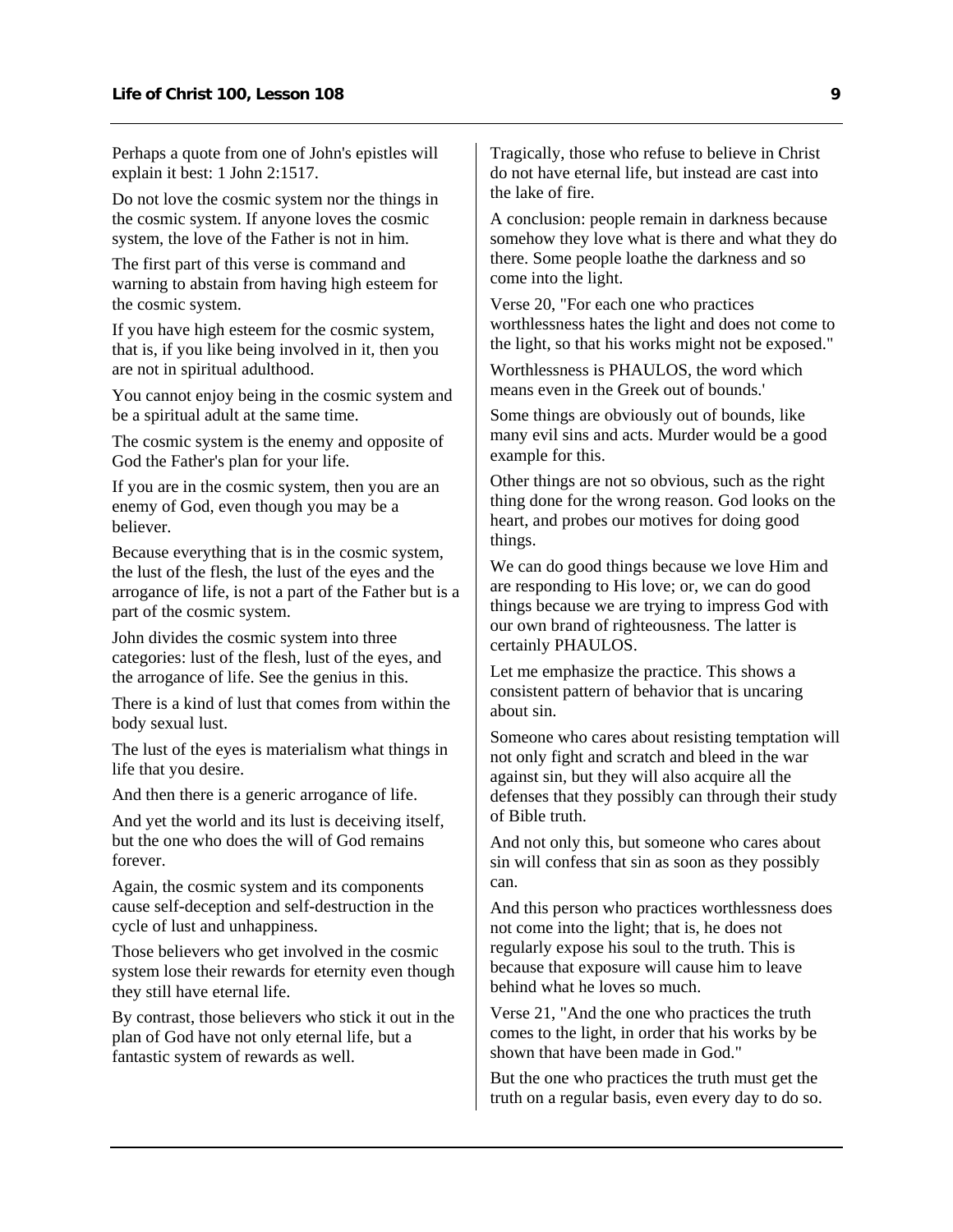Coming to the light is that very thing exposure to the truth.

Coming to the light gives you the opportunity to practice the truth, and once you practice the truth you have every reason to return to that exposure of light, because it places you in a very excellent standing you are fulfilling the plan of God!

#### Imputations

**Romans 3:19-20**, "Now we know that whatever the Law says, it speaks to those who are under the Law, that every mouth may be closed, and all the world may be accountable to God; because by the works of the Law no flesh shall be justified in His sight; for by the Law is the knowledge of sin."

**1 Timothy 1:9-10**, "Realizing this fact that the Law was not made for a righteous man, but for those who are lawless and rebellious, for the ungodly and sinners, for the unholy and profane, for those who murder their fathers and mothers, for murderers in general, for fornicators and homosexuals, for kidnappers and liars and perjurers, and whatever else is contrary to sound doctrine."

The Mosaic Law defines sin for both unbelievers and believers.

Galatians 3:2426, "Therefore what is the purpose of the Law? It has become our tutor to lead us to Christ, that we might be justified by faith. But now that faith has come, we are no longer under the tutor. For you are all the sons of God by faith in Christ Jesus."

The purpose of the Law to the unbeliever is:

- To reveal sin, but not to remove it.
- To reveal sin, but not to prevent it.
- To prove all human beings as sinners, but it was not a standard by which one might prove himself holy.

The Law was added because of transgressions.

**Galatians 3:19**, "Therefore why the Law? It was added to grace because of the transgressions, until from whom came the seed in what form it had been promised, having been ordained through angels by the hand of a mediator."

The Law was added to the Old Testament portfolio of grace because of the transgressions, or personal sins of those in that time.

The Law bridged the gap between Moses and Christ. Christ is the seed, who came in the form of a man.

He was ordained through angels by their great pronouncement on the night He was born.

Though the Law was ordained to life, it is a sentence to death, Romans 7:10, "and this commandment, which was to result in life, proved to result in death for me;"

Therefore, the Law is a minister of condemnation, and not of spirituality.

**2 Cor 3:68**, "...who also made us adequate as servants of a new covenant, not of the letter, but of the Spirit; for the letter kills, but the Spirit gives life. But if the ministry of death, in letters engraved on stones, came with glory, so that the sons of Israel could not look intently at the face of Moses because of the glory of his face, fading as it was, how shall the ministry of the Spirit fail to be even more with glory?"

A Study of Romans 5:12-21:

**Rom. 5:12** "Therefore, just as through one man sin entered into the world, and death through sin, so also death went to all men, on the basis of which all sinned"

Sin entered the world through Adam. Note, however, that this is for the human race. Sin originally entered the world through Satan.

Spiritual death entered the world through sin. Spiritual death is separation from God due to His holiness and your sinful state; it is total helplessness to remedy the situation.

Spiritual death went to all men by the imputation of Adam's original sin to the genetically formed old sin nature.

The result of this is that all men are considered to have sinned. EPI HO should be translated 'on the basis of which' not 'because'

This is not a raw deal! It is the best deal that mankind ever received!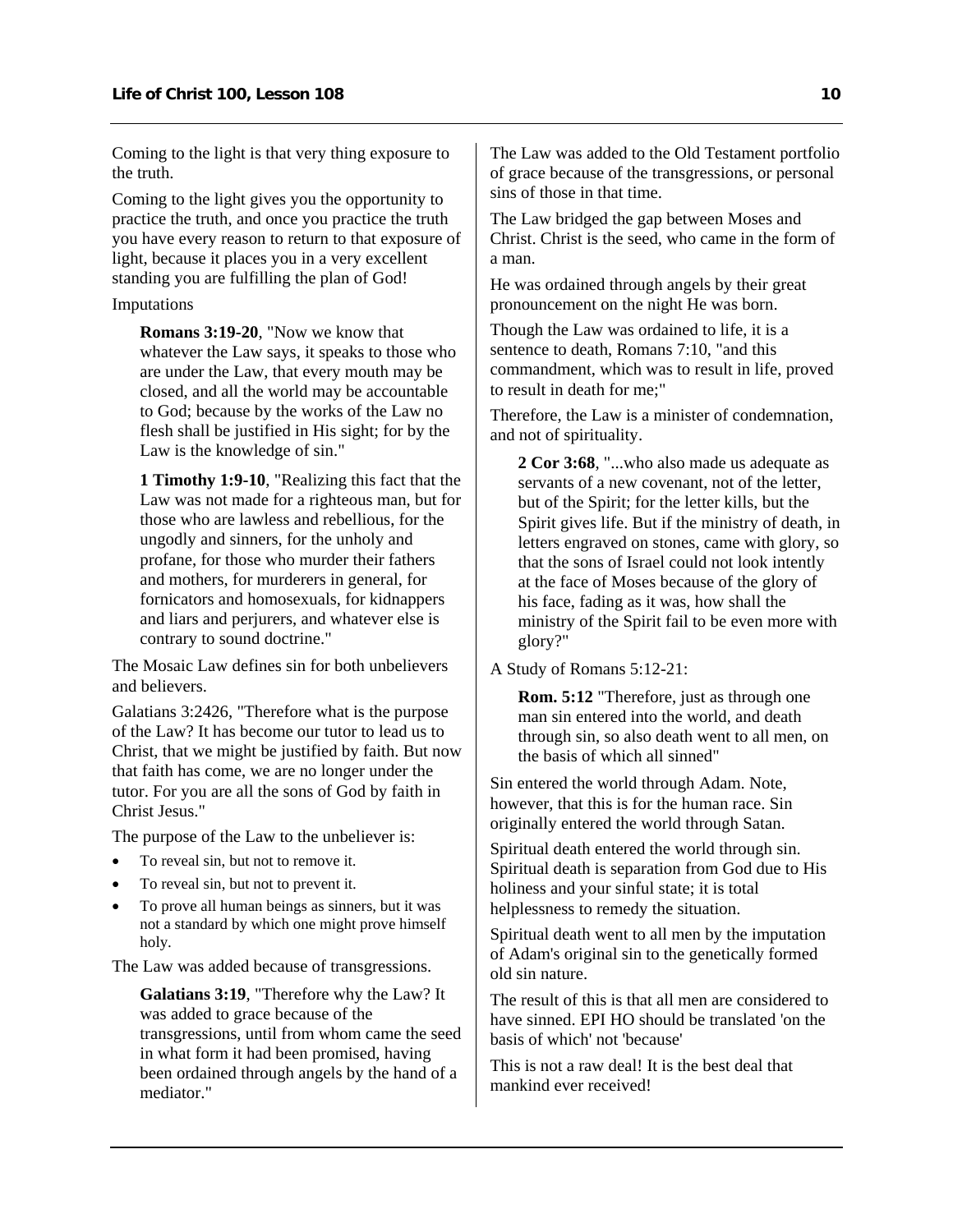**Rom. 5:13** " now before the Law, sin was in the world; but sin is not imputed while there is no Law."

The first half of this verse relates something so obvious it is almost embarrassing: that sin was in the world before the time of the Mosaic Law.

The preposition ACHRI with the genitive case can show time until, or also time before; here it is the latter.

The contrasting statement is in the second half of the verse. That sin is not imputed while there is no Law. Ultimately, God is fair.

All the personal sins of the world were imputed to Christ while He was on the cross.

**1 John 2:1-2**, "My dear children, I write this to you so that you might not sin. But if anyone does sin, we have one who speaks to the Father in our defense Jesus Christ, the Righteous One. He is the atoning sacrifice for our sins, and not only for ours but also for the sins of the whole world."

**2 Corinthians 5:14-15**, "For Christ's love compels us, because we are convinced that one died for all, and therefore all died. And He died for all, that those who live should no longer live for themselves but for him who died for them and was raised again."

**1 Timothy 2:6**, "who gave himself as a ransom for all men the testimony given in its proper time."

**Titus 2:11**, "For the grace of God that brings salvation has appeared to all men."

Even before the cross this was considered as true, because of the veracity of God. He is always faithful to His word.

Condemnation comes not because of personal sin, but because of Adam's original sin (see later reference). The imputation of Adam's original sin causes a condemnation that can only be abrogated by belief in Christ.

The last half of this verse does not refer to personal sin, which is all imputed to Christ while He is on the cross.

The last half of this verse does not refer to the sin nature, which is transmitted genetically and thus not a part of the imputation plan.

**Psalm 51:5**, "Surely I was born in iniquity, and in sin did my mother conceive me."

Therefore this imputation can only be Adam's original sin. And isn't that the subject of this passage anyway?

This applies to all who have not reached the age of God-consciousness.

The Law brought God consciousness and a whole lot more; it brought a knowledge of sin; of imputations; of the perfect character of God; of the future work of Christ.

In other words, the Law made an issue out of the gospel for all who encountered it.

Children before a certain age do not have God consciousness; the mentally retarded may never gain it.

Before the Law came it was much more difficult to come to God consciousness. There was no written code or ritual which taught sin and the work of Christ.

This does not, however, mean that there was no condemnation or imputation of Adam's original sin. Far from it. For both spiritual death and salvation by faith are dispensational constants since Adam.

The two statements of verse thirteen do not say that there was no gospel before the Law came!

There was spiritual death in the time between Adam and Moses. It is just that the Law made it so much easier to come to God-consciousness that it increased spiritual death.

There is a verse which should make this passage a little clearer.

**2 Peter 2:21**, "It would have been better for them not to have known the way of righteousness, than to have known it and then to turn their backs on the sacred commandment that was passed on to them."

**Rom. 5:14,** "Nonetheless death reigned from Adam until Moses, even over those who had not sinned in the likeness of the offense of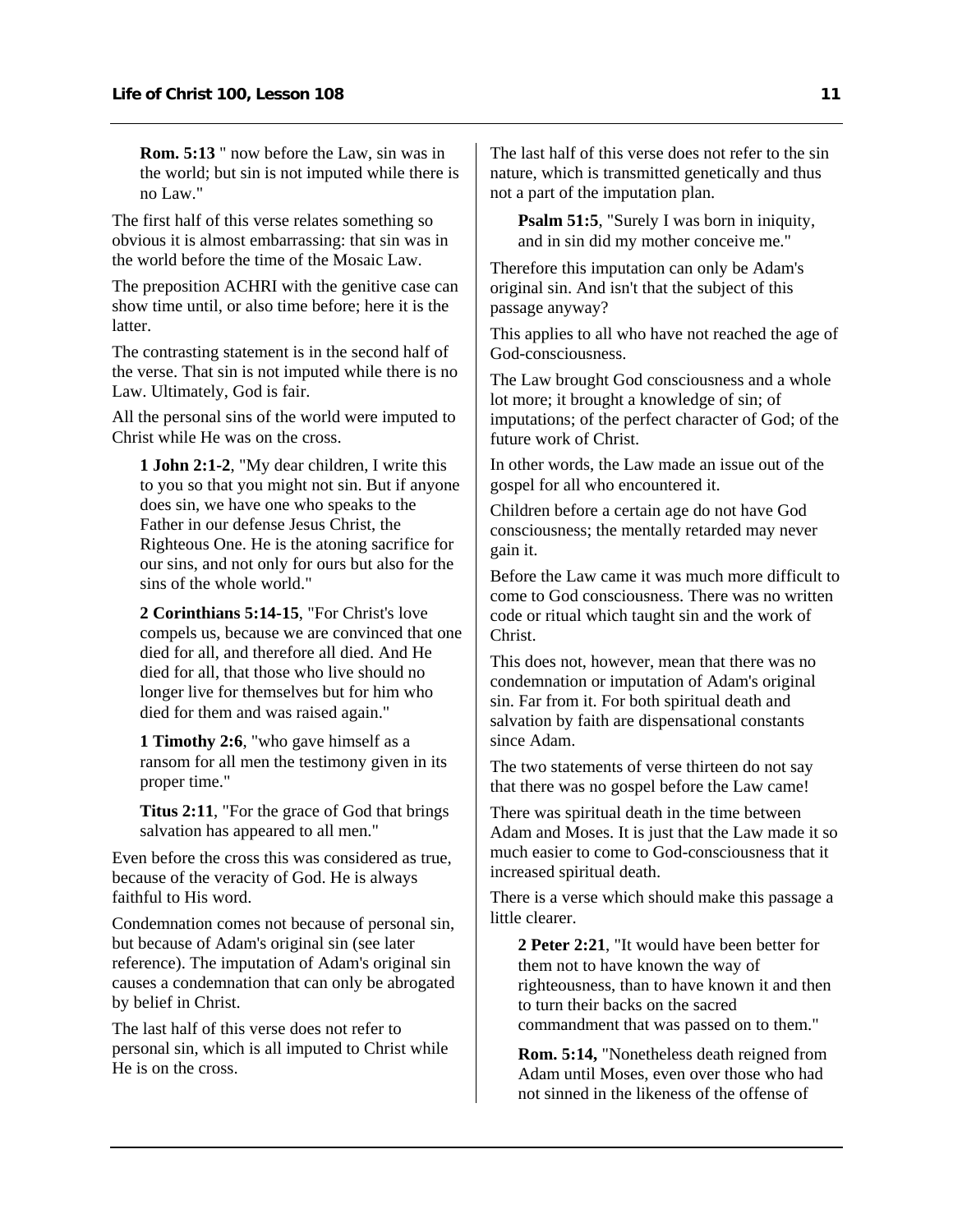Adam, who is a type of Him who was to come."

Spiritual death reigned from Adam to Moses, even over those who had not sinned in the likeness of the offense of Adam.

This does not mean, however, that spiritual death then ceased to reign after the introduction of the Mosaic Law. In fact, spiritual death still reigns today, even after the accomplishments of the cross and the resurrection.

Adam was a type of Christ. He was born into a state of perfection no sin nature, and no condemnation.

He was a crucial part of the imputation plan of God. The sin of Adam was imputed to all mankind, as the sin of all mankind was imputed to Christ.

It is on the basis of our persistent rejection of the gospel that we are in the end condemned to the Lake of Fire.

**John 3:18.** "He who believes in Him is not judged; he who does not believe has been judged already, because he has not believed in the name of the only begotten Son of God."

You are judged already because of the imputation of Adam's original sin.

If you never came to God consciousness, Adam's sin was never imputed to you, and so you were never condemned.

**John 3:36**, "He who believes in the Son has eternal life; but he who does not believe the Son shall not see life, but the wrath of God abides on him."

The wrath of God abides on you because you previously received the imputation of Adam's original sin, which caused your condemnation.

If you never came to God consciousness you never received the sin of Adam and resultant condemnation.

It did not matter how those in the time between Adam and Moses sinned, but whether they believed in Jesus Christ.

Spiritual death continued to reign because there are other ways to come to God consciousness than through the Mosaic Law. Although the Mosaic

Law was quite effective in this regard, there are other ways.

**Romans 1:20**, "For since the creation of the world God's invisible qualities his eternal power and divine nature have been clearly seen, being understood from what has been made, so that men are without excuse."

**The Religious Argument.** The religious argument contends that God exists because mankind universally believe in His existence. Creatures do not crave what does not exist, and men seek after God. Even religious instincts indicate the reality of a Supreme Being. The concept of man seeking God is found in Jeremiah 29:13, and Acts 17:27.

**The Moral or Anthropological Argument.** This argument says that to a greater or lesser degree man's soul possesses both volition and conscience with an urge to choose right over wrong. This phenomena has no explanation apart from the existence and influence of a Supreme Being with perfect and eternal holiness or integrity. A material, ungoverned universe can know nothing of moral values apart from the absolute righteousness of a Supreme Being. Acknowledging the existence of virtue and truth eventuates in becoming aware of the source of virtue and truth. Jesus said, "I am the truth...no man comes unto the Father but by Me."

**The Ontological Argument.** Ontological reasoning says that since the human mind possesses the idea of a perfect and absolute being, such a being must exist. Apart from the religious and moral tendencies, the existence of God is a necessary idea to the human intellect, and beyond the relative which mankind measures there is the absolute which gives value and character to the relative.

**The Teleological Argument.** This argument is the fact that the universe, by its telescopic and microscopic wonders, always form arrangement, purpose, and adaptation, which connotes a designer. Structure in the universe demands a designer. The more we discover about the perfect structure of the universe in science, the more we recognize the need for a designer. Romans 1:20. The order of the universe can no more be accidental than the shuffling of twenty-six letters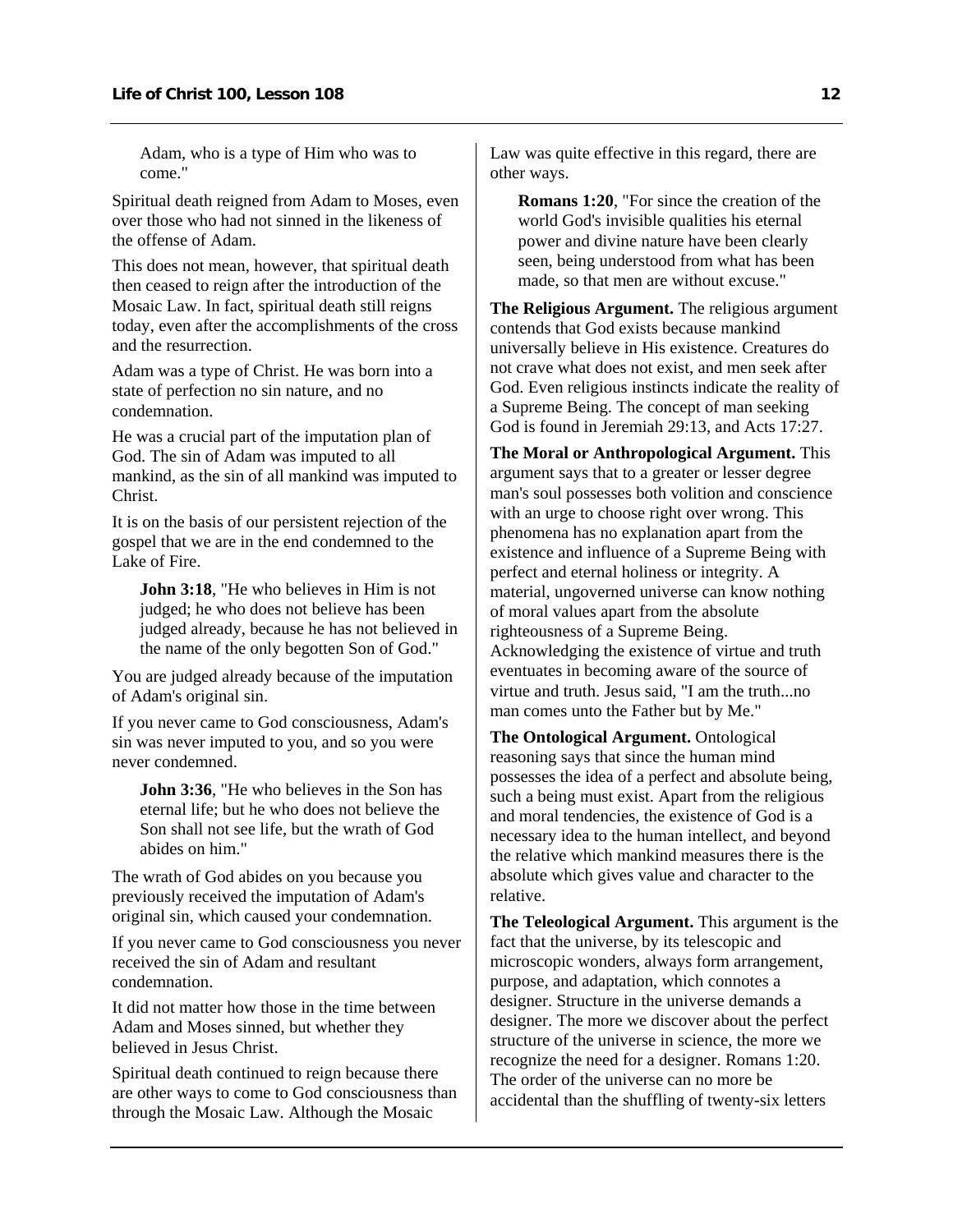of the alphabet into a beautiful poem. The chemical contents of the human body are never accidentally combined to form man.

**The Cosmological Argument.** This reasoning states that the intuitive law of cause and effect demands the existence of God as the initial cause. Order in the universe demands both a creator and a preserver. The universe presents an overwhelming demand for belief in the existence of God.

**John 1:3.** speaking of Jesus Christ as eternal God. says, "All things came into being through Him, and apart from Him nothing came into being that has come into being."

**Colossians 1:16-17** teaches that Jesus Christ is not only the creator of the universe, but that He also holds it together for the perpetuation of human history until the end of the Millennium, "For by Him were all things created both in heaven and on earth, visible and invisible, whether thrones or empires or rulers or authorities. All things have been created through Him and for Him. He has existed prior to all things and by Him all things hold together."

**Hebrews 1:10**, "In the beginning, O Lord [Jesus Christ], You laid the foundations of the earth and the heavens are the workmanship of Your hands."

**Hebrews 1:3**, "He upholds all things by the word of His power."

**Rom. 5:15**, "But the free gift is not like the transgression. For if by the transgression of the one the many died, much more did the grace of God and the gift by the grace of the one man, Jesus Christ, abound to the many."

This contains the simple and just formula of imputation.

Many, but not all died in Adam. Some who never reached God consciousness did not.

Christ died for the sins of all.

As a result, those who never reach God consciousness are automatically saved, while those who believe in Christ are saved by the work of Christ. This is the many.

While Christ died for all in unlimited atonement, not all are saved. Only many.

**Rom. 5:16**, "And the gift is not like that which came through the one who sinned; for on the one hand the judgment arose from one resulting in condemnation, but on the other hand the free gift from the many transgressions resulting in justification."

A contrast between Adam's original sin and the atoning sacrifice of Christ.

The judgment is the imputation of Adam's original sin; it is synonymous with the imputation in verse thirteen. An imputation is a divine judgment.

The result of the imputation of Adam's sin is condemnation.

The free gift came from the imputation of all the sins of mankind being imputed to the body of Christ on the cross. The imputation of the free gift to the one who believes results in justification.

The true nature of the free gift is the righteousness of Christ that same righteousness that He produced by dying for the sins of man.

**John 3:18**, "He who believes in Him is not judged; he who does not believe has been judged already, because he has not believed in the name of the only begotten Son of God."

**John 3:36.** "He who believes in the Son has eternal life; but he who does not believe the Son shall not see life, but the wrath of God abides on him."

**Rom. 5:17**, "For if by the transgression of the one, death reigned through the one, much more those who receive the abundance of grace and of the gift of righteousness will reign in life through the One, Jesus Christ."

Death reigned through the imputation of the original sin of Adam.

We should reign in life through the One, Jesus Christ. There two good explanations of the reign of life in this verse:

Our reign over the sin nature, which is spiritual adulthood to spiritual maturity.

Our reign with Christ in the millennium.

If we do the first, we will have the second.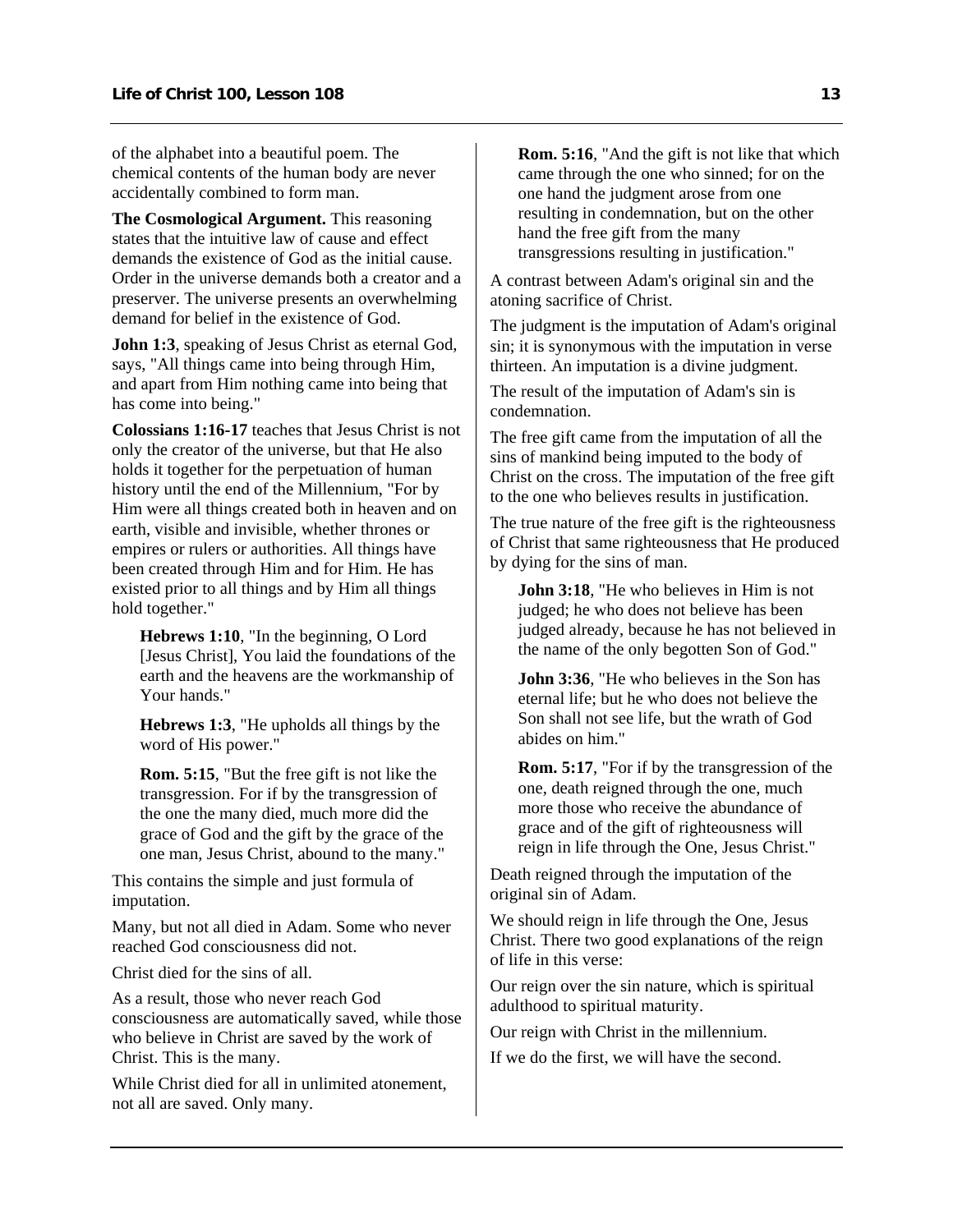Christ is the prince-ruler of the church, and will be the king of kings and Lord of lords starting at the second advent.

We can share in Christ's victory in operation footstool through our advance in the protocol plan for the church age.

**Rom. 5:18**, "Therefore a conclusion: as through one transgression all men tend to condemnation, so also through one act of righteousness all men tend to justification of life."

This is an exact parallelism. In order for God to be perfectly just in His imputations, there must be perfect balance present. The exact parallelism is denoted by the use of HOS in the first clause and HOUTOS KAI in the second. They are translated, 'as... so also'.

The second one first: not all men are saved, and that is not what this verse says. Salvation is hardly automatic.

Instead, the double use of the preposition EIS in this clause functions to show a tendency toward something, which is justification through the righteousness of Christ. This double EIS without the verb is unique to Greek literature.

So our translation: 'through one act of righteousness all men tend to justification of life.'

Not all men fulfill this purpose of God, because God gave all men free will.

The first one second: If not all men are saved by the atoning sacrifice of Christ, then certainly not all men are condemned through Adam's original sin.

Remember, this is an exact parallel. Therefore, if you believe that unlimited atonement leads not all to salvation, you must also believe that Adam's original sin cannot be imputed to all.

Adam's original sin may only fairly be imputed to those who have God consciousness; anything less would violate the integrity of God. God never arbitrarily condemns anyone!

This is the true volitional view!

**Rom. 5:19**, "For just as through the one man's disobedience the many were appointed

sinners, even so through the obedience of the One the many will be appointed righteous."

Notice the word HOI POLLOI. It is the Greek word 'many'.

Again there is an exact parallel between the two clauses of this verse. This time that parallel is formed by HOSPER... HOUTOS. The translation is 'just as... even so'.

Again we will take the second clause first: through the obedience of the One many will be appointed righteous.

'Many' is perfectly accurate! Not all are saved through the work of Christ. Many are saved, and in fact many are not!

The obedience of Christ resulted in unlimited atonement. However, God still honors volitional decisions!

Although through the work of Christ all men tend toward justification, not all receive it.

And the first clause last: through one man's disobedience the many were appointed sinners.

Many, but not all are appointed sinners.

Although all men tend to condemnation, not all receive it.

Adam's original sin is only imputed at God consciousness!

**Rom. 5:20,21**, "And the Law came in that the transgression might increase; but where the sin increased, grace abounded all the more, that, as sin reigned in death even so grace might reign through righteousness to eternal life through Jesus Christ our Lord."

The purpose of the Law was so that God consciousness might increase. The Law is superb at that function.

**Romans 3:19-20**, "Now we know that whatever the Law says, it speaks to those who are under the Law, that every mouth may be closed, and all the world may be accountable [HUPODIKOS] to God; because by the works of the Law no flesh shall be justified in His sight; for by the Law is the knowledge [EPIGNOSIS] of sin."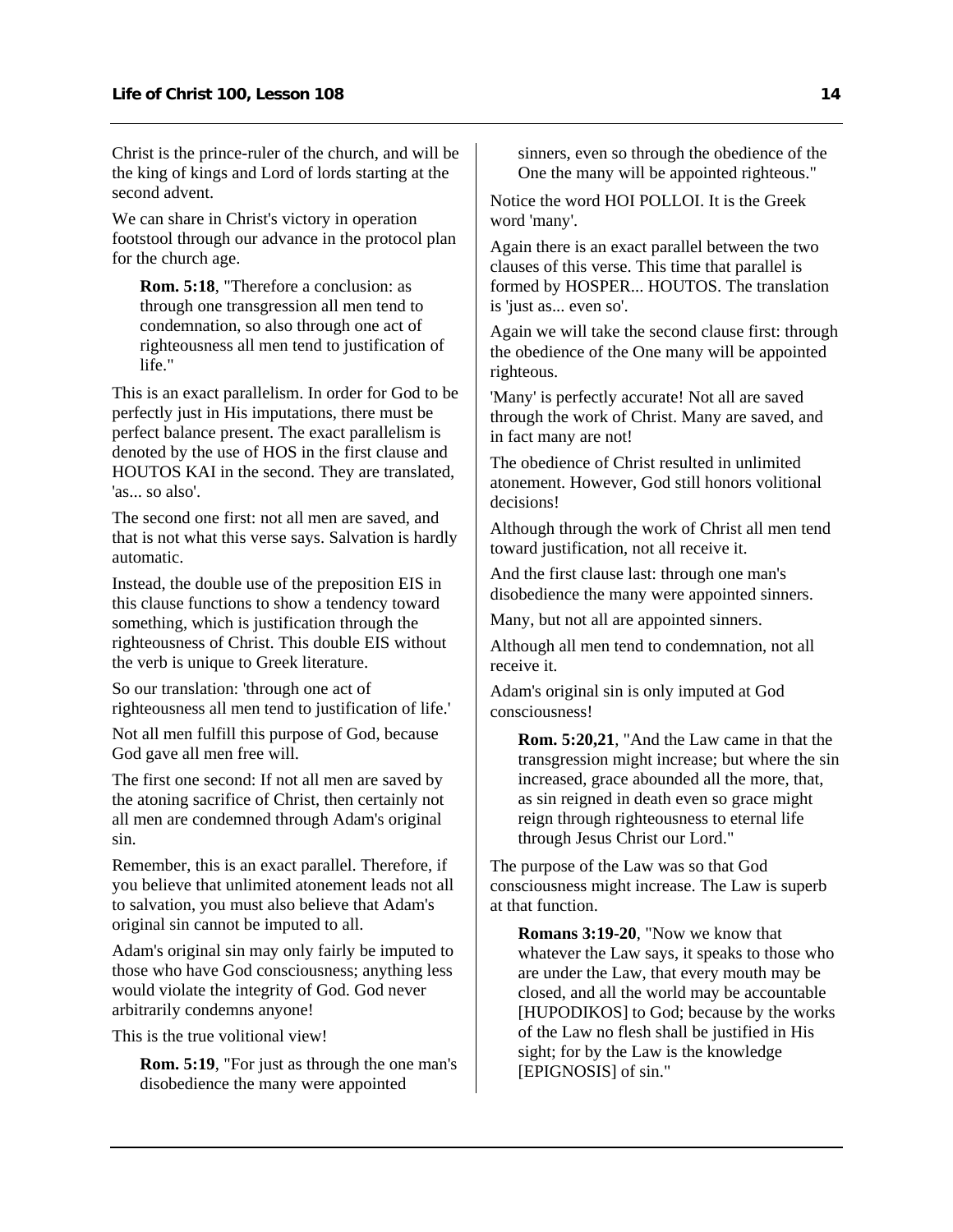**Galatians 3:24-26**, "Therefore what is the purpose of the Law? It has become our tutor to lead us to Christ, that we might be justified by faith. But now that faith has come, we are no longer under the tutor. For you are all the sons of God by faith in Christ Jesus."

This is because wherever Adam's original sin is imputed, there is an amplification of grace.

God is glorified each time someone believes in Christ.

The imputation of Adam's original sin makes that a possibility.

The reign of grace is again the process of spiritual growth to maturity. Salvation makes the reign of grace possible!

When someone goes to heaven by default, there is some glorification of God because it is a display of the work of Christ through unlimited atonement.

When someone chooses Christ from the status of condemnation, there is greater grace. This is the subject of Paul's conclusion.

**Romans 6:5-6,** "For if we have become united with Him in the likeness of His death, certainly we shall be also in the likeness of His resurrection, knowing this, that our old man was crucified with Him, that our body of sin might be done away with, that we should no longer be slaves to sin..."

The old sin nature was crucified with Christ on the cross.

As a result, it cannot be a basis for condemnation.

The Old Sin Nature is transmitted genetically through the seed of Adam. It provides temptation to the soul, James 1:1415.

This context concerns the post salvation effect of Christ's payment for the old sin nature.

**Romans 4:15**, "For the Law produces wrath; but where there is no Law, neither is there transgression (original sin).

Naturally, this can lead to no small amount of confusion.

Pay attention to the word PARABASIS. Paul employs it to denote original sin!

Romans 5:14

1 Timothy 2:14 (the woman's original sin).

The Law (as the gospel) brings wrath from God because of the imputation of Adam's original sin and subsequent condemnation.

But if there is no Law yet on the heart, there is no Adam's original sin.

This does not mean that if you sin in ignorance of the Law, there is no sin! That notion would offend any Jew who knew of the Law of burnt offerings in Leviticus chapter four. The first half of that chapter is about the sacrifices which must be made for sins done in ignorance.

This is a distinct reinforcement of Romans 5:13b, 'but sin is not imputed while there is no Law."

**Romans 7:9-11**, "but I was then continuously alive apart from the Law, but after the commandment came, sin sprang to life, and I died, and the commandment resulting in life was found in me, this resulting in death. For the sin, after taking the opportunity through the commandment deceived me and through it killed me.

The previous two verses form the immediate context: "Therefore what will we say? The Law is sin? Definitely not! But I would not have known sin except through the Law; for I would not have known about coveting unless the Law was saying "You will not covet." But sin, after taking an opportunity through the commandment produced in me every kind of lust. For apart from the Law sin is dead"

The Law is not sin, but it brings knowledge of sin. With the knowledge of sin comes the ability to sin knowingly.

Therefore without the Law sin is powerless. Because knowledge of sin brings power to sin.

Therefore the Law gives voice to the sin nature. The sin nature develops a vocabulary and broader frame of reference through the Law's defining of sin.

Paul says he was continuously alive apart from the Law that is, that before he knew of the Law he was spiritually alive. The imperfect tense of ZAO portrays past continuous action.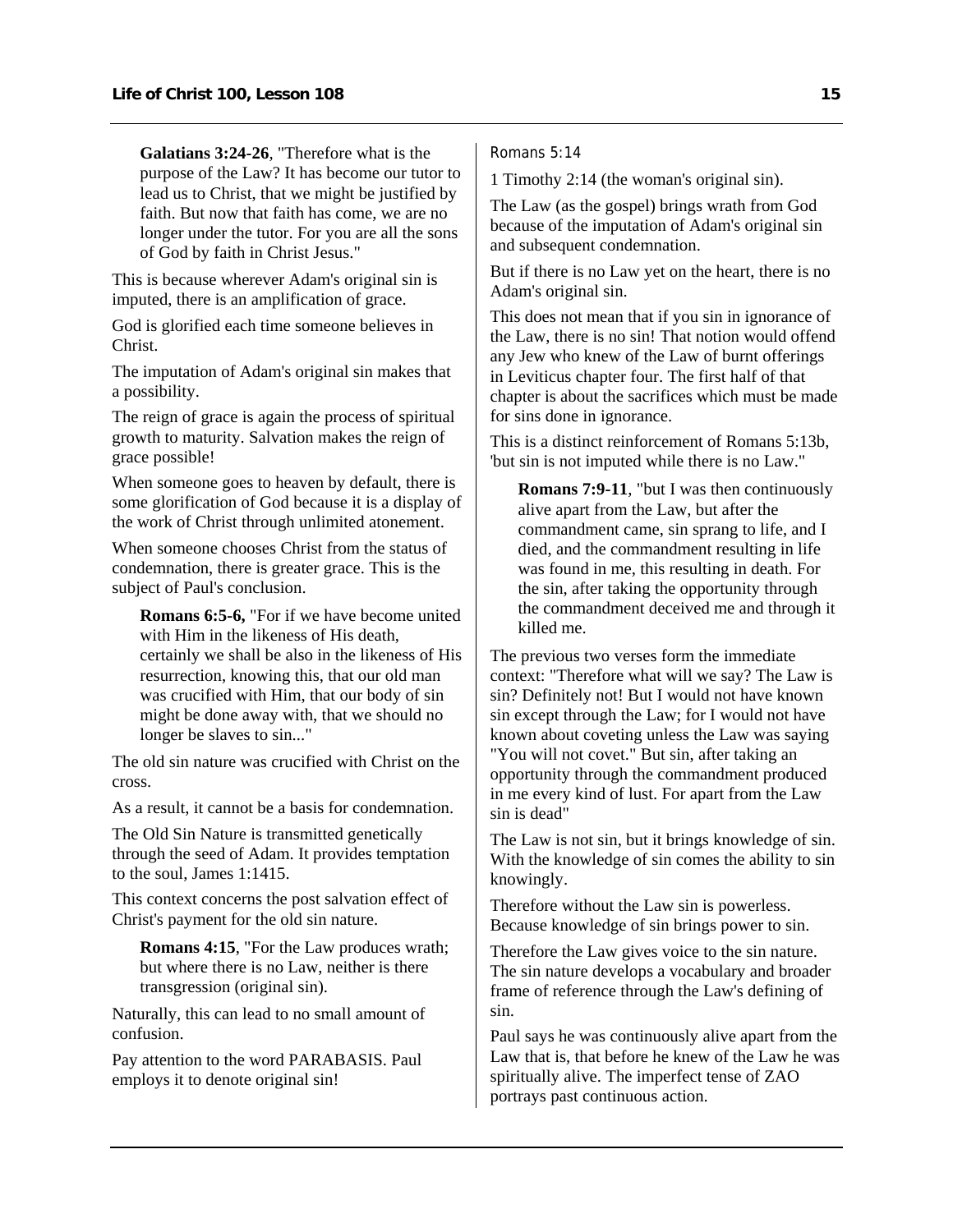At some time in the past Paul was continuously alive.

This was the time before he knew the Law, as indicated by the second clause.

Human life is not an issue in this passage. The subject is neither human life nor death.

If the subject is figurative life, there is only one figurative life that it could be; spiritual life.

Now again, Paul is saying that he was spiritually alive before the Law came into his life.

After the commandment came, sin sprang to life. Just which commandment is defined by the end of verse ten; it is the commandment which results in life which could only be the gospel.

So the commandment which results in life causes sin to spring to life, which in turn brings about spiritual death.

Therefore each human life is a miniature copy of the history of sin. Each one is born into innocence.

The category of sin in view here is however the sin nature. The sin nature lies dormant in the flesh until such time as it develops a vocabulary and frame of reference.

The vocabulary and frame of reference of the sin nature can only come through the Law of God, whether through natural means or through the Pentateuch.

- Natural means number one: the conscience.
- Natural means number two: parents.
- Natural means number three: other institutions of authority.

The amplification of the Pentateuch in the New Testament may also be a source of the Law for this purpose.

The knowledge which comes by these means may be knowledge of God, direct prohibitions against sin, or the Gospel itself.

The sin nature does not act ignorantly or blindly; it acts through cognizance.

Therefore knowledge of the Law of God activates the sin nature.

The activation of the sin nature brings the imputation of Adam's Original Sin, and thus condemnation: spiritual death.

The final clause of verse ten explain this with clarity: HE ENTOLE HE EIS ZOEN, HAUTE EIS THANATON.

A very literal translation would say, "the commandment which is unto life, this is unto death.

There are many uses of the preposition EIS in the Koine' Greek of the New Testament; the obvious use here is as something which points to the result of an action or incident.

Therefore, there is a commandment which results in life.

And, this same commandment results in death.

The demonstrative pronoun HAUTE points back to the antecedent ENTOLE. It is worthwhile to note that the same commandment which results in life also results in death.

There is only one commandment that can result in life. It is the commandment to believe in Jesus Christ.

So listen again to Paul's order:

He was continuously alive apart from the Law.

The commandment came and sin [the sin nature] sprang to life.

Then came spiritual death.

This possibility sees Paul's continuous spiritual life as post salvation.

The death in the verse would then be temporary spiritual death, or loss of fellowship.

The hearing of the commandment would be anytime that you add a new 'nono' to the categories of your soul.

The failure of this interpretation is threefold: the sin nature is alive and well long before salvation, so it does not spring to life each time something new is learned; the death is very obviously the imputation of Adam's Sin; and the continuous life is not an accurate representation of the spiritual dynamics of the Christian life.

The continuous life is life in the womb interpretation.

This possibility sees the continuous life as the biological life in the womb, with the imputation of Adam's sin at birth.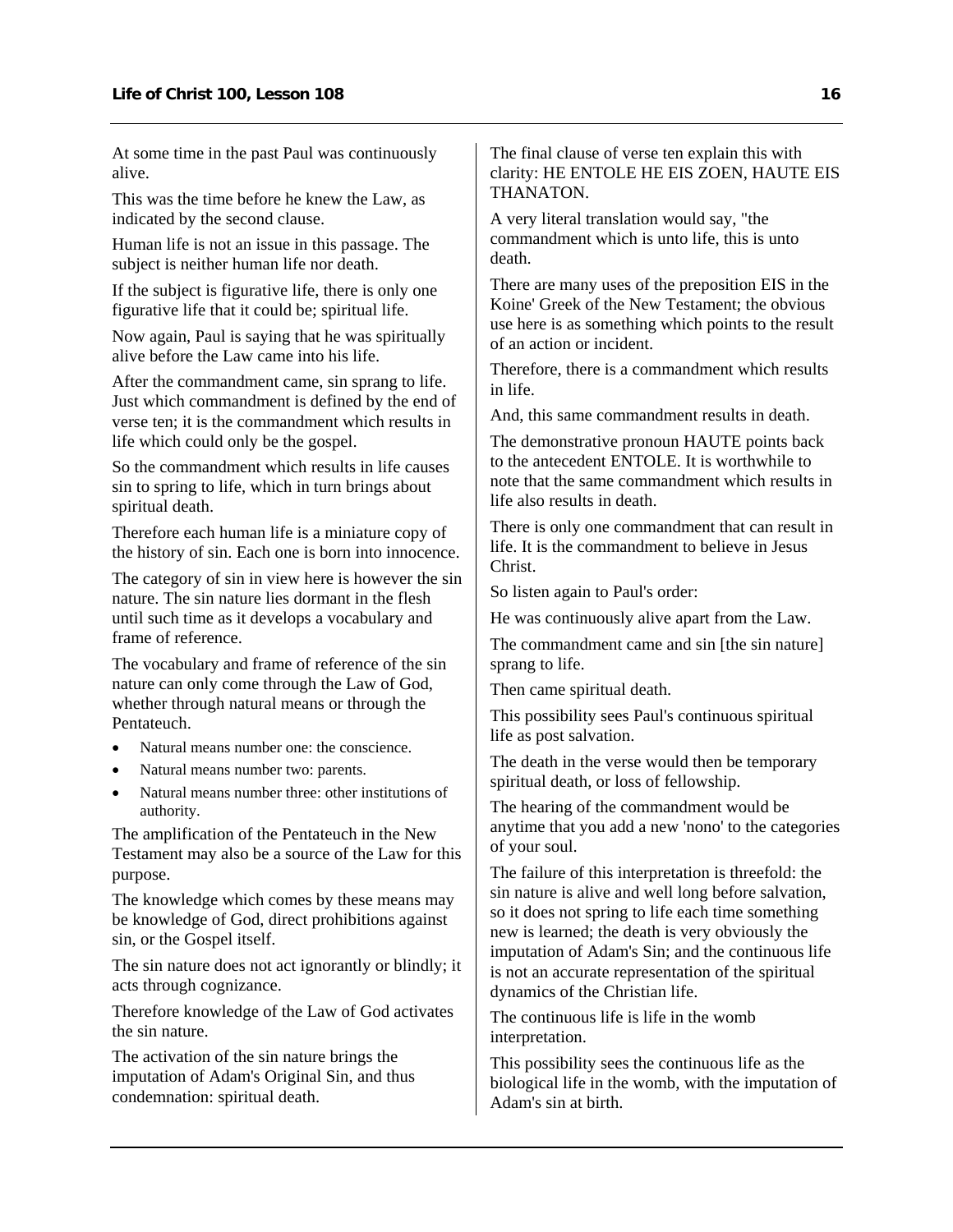However, this immediately falls apart when you realize that there is no God consciousness for many months after birth, and that the crux of this passage has to with the knowledge of God, sin, and the gospel.

This view completely fails to account for the gap between human birth and God, and so must be discounted.

The only option remaining is the one we have discussed.

The Essence of Adam's Sin:

Adam's Original Sin is imputed at God consciousness, but before any personal sin is committed.

On the basis of Adam's Sin, each one receives condemnation which is tantamount to spiritual death. This is the point at which separation from God is initiated.

Only because Adam's Sin is imputed before any personal sin is committed is there the allowance of a just imputation of personal sin to Jesus Christ.

Whether the child believes in the gospel at this time is not an issue; the sin is always imputed before any personal sin is committed, and before there is a chance to express belief in Jesus Christ.

In other words, there is no chance of continue perfection. The sin of Adam is imputed before anything else can occur.

The results of the imputation.

Therefore, each human being is a model in miniature of the life of Adam, and even before Adam, of Satan.

There is creature innocence, knowledge, and then sin.

But unlike Adam and Satan, there is condemnation before the commitment of personal sins.

This early condemnation is what allows God to impute our personal sins to Christ, and thus it also makes volition the issue.

This also allows for the perfection of Jesus Christ, because He had no sin nature and no sin before His God consciousness.

With no sin nature, God could not impute Adam's Sin to His Son.

Therefore, Christ had to remain perfect throughout His life, or suffer eternal separation from the Father. The stakes were indeed high.

The imputation of Adam's sin at Godconsciousness means that there is no condemnation or spiritual death before that time. In fact, there is spiritual life until that time.

Since there is no condemnation or spiritual death before that time, it is clear that God is able to save those individuals without the compromise of His justice.

There is no need for the imputation of the personal sins to Christ of those who do not reach God consciousness, because there is no sine without God consciousness. Therefore, there are no sins that need to be imputed!

At God consciousness, if the knowledge of God and sin are rejected, then certain things occur immediately. Remember, condemnation from Adam's sin occurs before there is a chance to consider the gospel.

Romans 1:21, "Therefore, though they knew God, they did not honor Him as God, or give thanks; but they became vacuous in their speculations, and their foolish heart was darkened."

Remember the two preceding verses are specifically about God consciousness.

This sounds remarkably like an entrance into the very first stage of the cosmic system, and so it is.

Ephesians 4:1719, "This I say therefore, and testify in the Lord, that you walk no longer just as the unbelievers also walk, in the vacuum of their mind, being continually darkened in their understanding, excluded from the life of God, because of the ignorance, the being in them, because of the hardness of their heart; and they, having become callous, have given themselves over to sensuality, for the practice of every kind of impurity with greediness."

Distinctions of early life.

In the womb, there is biological life but no soul life. Though there is a sin nature, it is dormant.

The soul and spirit are imputed at birth; there is human life and spiritual life but no consciousness of God (see Psalm 8:2). There is a sin nature, but it is still dormant.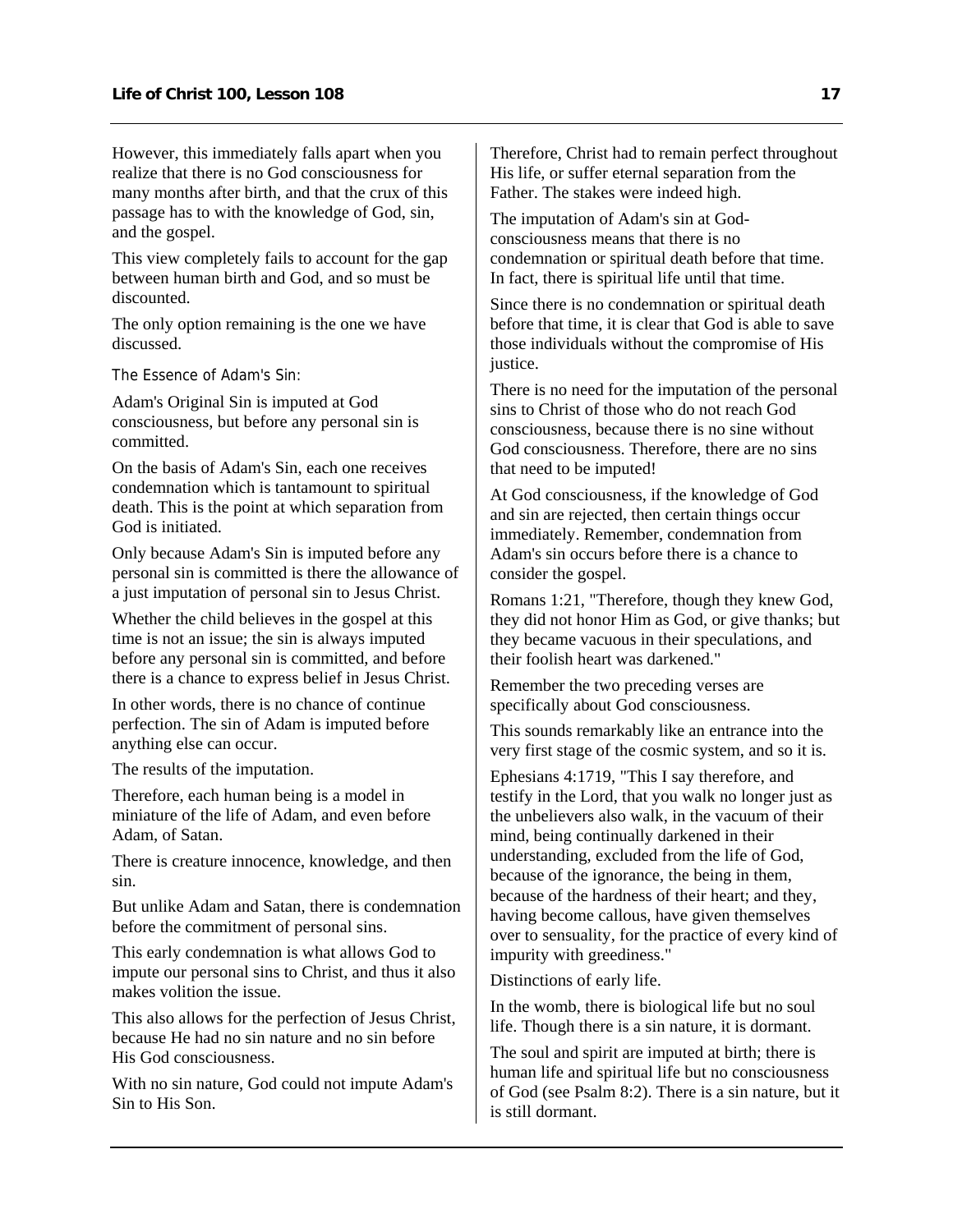Between birth and God consciousness there are three basic needs of every infant:

There are physical needs, including food, clothing, shelter, and even comfort.

There is the need to explore and accumulate knowledge.

There is a need for love and affection.

If the basic needs of an infant are consistently met, then it will be a happy child.

The means for God consciousness vary, and Paul even indicates that the state may be achieved by learning one of the ten commandments.

Those responsible for an infant are responsible to meet his or her needs consistently and personally.

The expression of displeasure by an infant who has not reached God consciousness is simply related to its needs, and not a rejection of the authority of his or her parents or guardians.

This expression of displeasure is definitely not sin. It is absolutely necessary that the an infant at this time communicate to his caretakers about his needs.

The expression of displeasure is the way an infant does this, and this cannot be classified as sin.

At the moment of God consciousness, the sin of Adam is imputed, spiritual death ensues (loss of the human spirit) the sin nature activates, and the child enters the cosmic system.

Three Psalms:

Psalm 51:5, see David's Bastardship.

Psalm 58:3, "The wicked go astray from the womb; they err from their birth, continually speaking lies."

This Psalm has been quoted as support for the imputation of Adam's sin at birth.

But observe: this Psalm is an imprecation against the wicked of the world. The sixth verse says, "O God, shatter their teeth in their mouth; break out the fangs of the young lions, O Lord."

It is a Psalm exclusive about the wicked of the world and their behavior; in no way is it intended to describe the entire human race.

Therefore, when the third verse makes its axioms, those axioms apply exclusively to the wicked, and definitely not to the entire human race.

And therefore, the verse does not have the imputation of Adam's Sin as its subject.

This point becomes clear from a study of the original Hebrew:

The first verb is the qal perfect ZORU, which is translated 'go astray'.

The perfect tense communicates an axiom that is always true about the wicked of this world.

The verb itself usually denotes the literal separation of a blood relationship, and is the same verb employed in Psalm 69:8 to describe David's blood separation from his own brothers. Here however it illustrates the spiritual separation between the wicked and God.

The wicked produce the action of this verb; that is, they go astray under their own power, and not because of their sin nature or because of the imputation of Adam's Sin.

They go astray from the womb; the phrase is MERAHEM, and it is a synonym for birth.

Now of course this is a hyperbole. David is trying to communicate a point by exaggeration.

The hyperbole is a common figure of speech in the Bible, and has persisted throughout history and almost all languages and cultures. It draws attention to the degree of something by overstating the case.

"They go astray from birth" is another way of saying that they are sinning at the earliest age possible.

The second verb is TA`U, and it also is a qal perfect verb.

Again the perfect tense is axiomatic; it describes something that is always true about the wicked.

The verb itself depicts someone who wanders about aimlessly; it is the perfect picture of the drunk, and Isaiah employs it that way in Isaiah 28:7.

It also depicts someone who wanders away from the Law of God.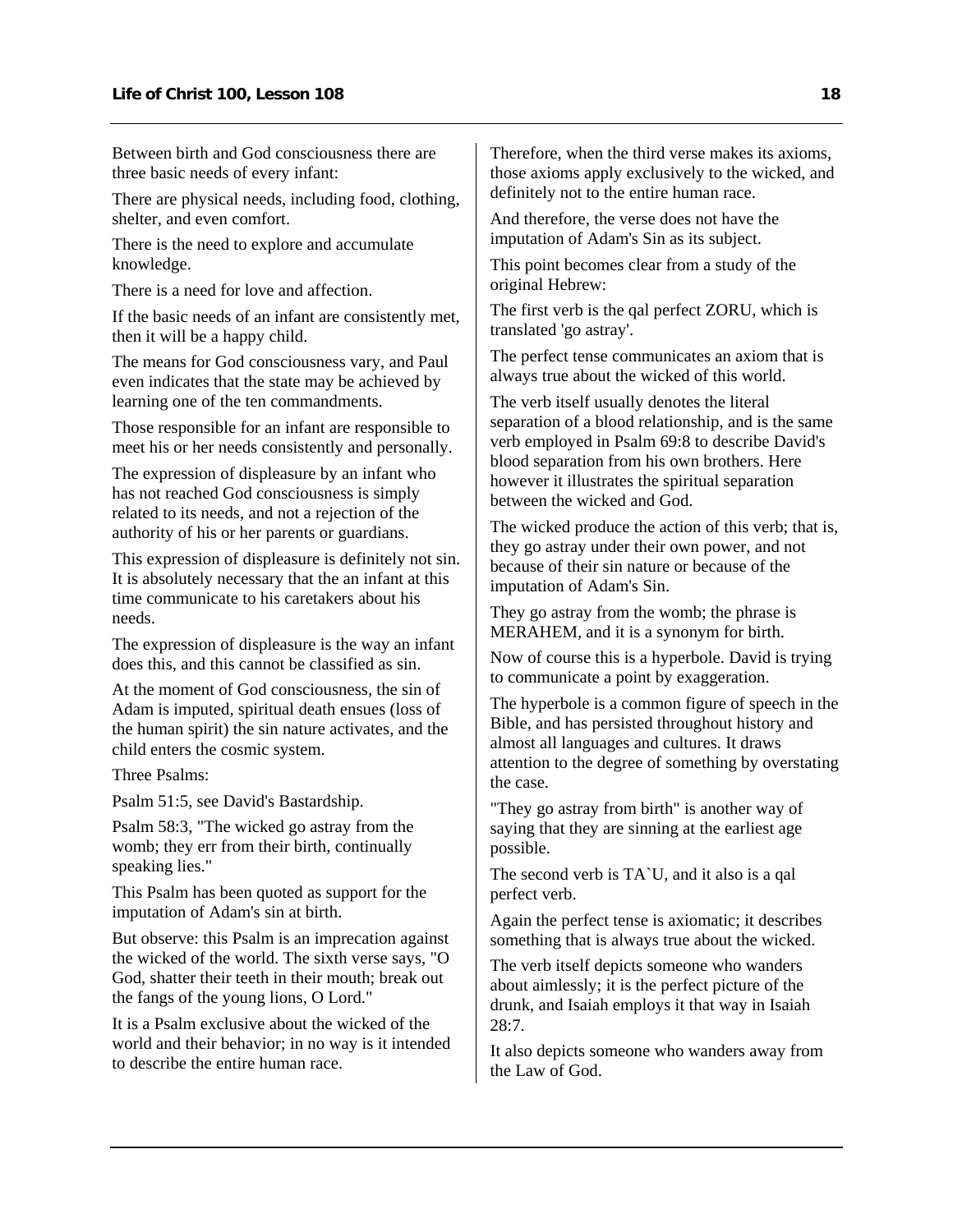The subject of this verb is the wicked, and it produces the action of the verb. It is an accurate portrayal of volition producing personal sin, and nothing else.

The combination of preposition and noun MIBETEN also describes that the action takes place immediately after birth, but note that this also is a hyperbole.

Example of hyperbole: "Christ paid for the trillions of sins that I have produced in my lifetime."

I have committed a lot of sins in my lifetime.

I have not committed a trillion sins.

In order to illustrate the great number of my sins, I used an outrageously large figure.

Biblical examples of hyperbole:

**Deuteronomy 1:28**, "The cities are great, and walled up to heaven," to express their great height.

**Judges 20:16**, "Every one could sling stones at a hair and not miss" to describe the wonderful proficiency which the Benjamites had attained in slinging stones."

**1 Kings 1:40**, "So that the earth rent with the sound of them." A hyperbolical description of their jumping and leaping for joy.

**John 3:26**, "All men come to him" Thus his disciples said to John, to show their sense of the many people who followed the Lord.

Now think this through:

This is about the wicked only, and applies to the wicked only.

The wicked their lives of personal sin at the earliest possible time; the double hyperbole does not communicate that the wicked are sinning at the moment they are born; nor do the two parallel verbs explain the sin nature or the imputation of Adam's Sin, but only the production of personal sin.

If David had wanted to convey the idea of the old sin nature, then the wicked could not have been the subject of the two parallel statements. He could have employed the term 'lust' or 'temptation' to do

so, but certainly no human being produces his own temptation through his own volition.

If David had wanted to convey the idea of the imputation of Adam's Sin, he would have had God as his subject, or made the wicked the recipients of the action of the verb.

The final conclusion? That this verse is a hyperbole about the activation of the sin nature in the wicked at the youngest age possible.

**Psalm 8:2**, "You have built a fortress from the mouth of children and infants because of your foes, to stop your enemies and adversaries."

God builds a fortress from the mouth of babes and infants.

The word for 'children' is `OLELIM. It denotes a child of any age, but one who is definitely a child.

The word for 'infants' is YONQIM, which is literally a 'sucking one'. This is the infant who is still at the breast.

The fortress is defined well from Matthew, where we find that it is a fortress of praise.

**Matthew 21:12-16**, "And Jesus entered the temple and cast out all those who were buying and selling in the temple, and overturned the tables of the moneychangers and the seats of those who were selling doves. And He said to them, 'It is written, My house shall be called a house of prayer; but you are making it a robbers den.' And the blind and the lame came to Him in the temple, and He healed them. But when the chief priests and the scribes saw the wonderful things that He had done, and the children who were crying out in the temple and saying, 'Hosanna to the Son of David,' they became indignant, and said to Him, 'Do You hear what these are saying?' And Jesus said to them, 'Yes; have you never read, Out of the mouth of infants and nursing babes You have prepared praise for Yourself?'"

The reference to infants is of course a hyperbole again; infants are incapable of speech. The hyperbole means again that the praise comes at the youngest possible age.

Children also build a fortress of praise to God. The children in the temple on that day were perceptive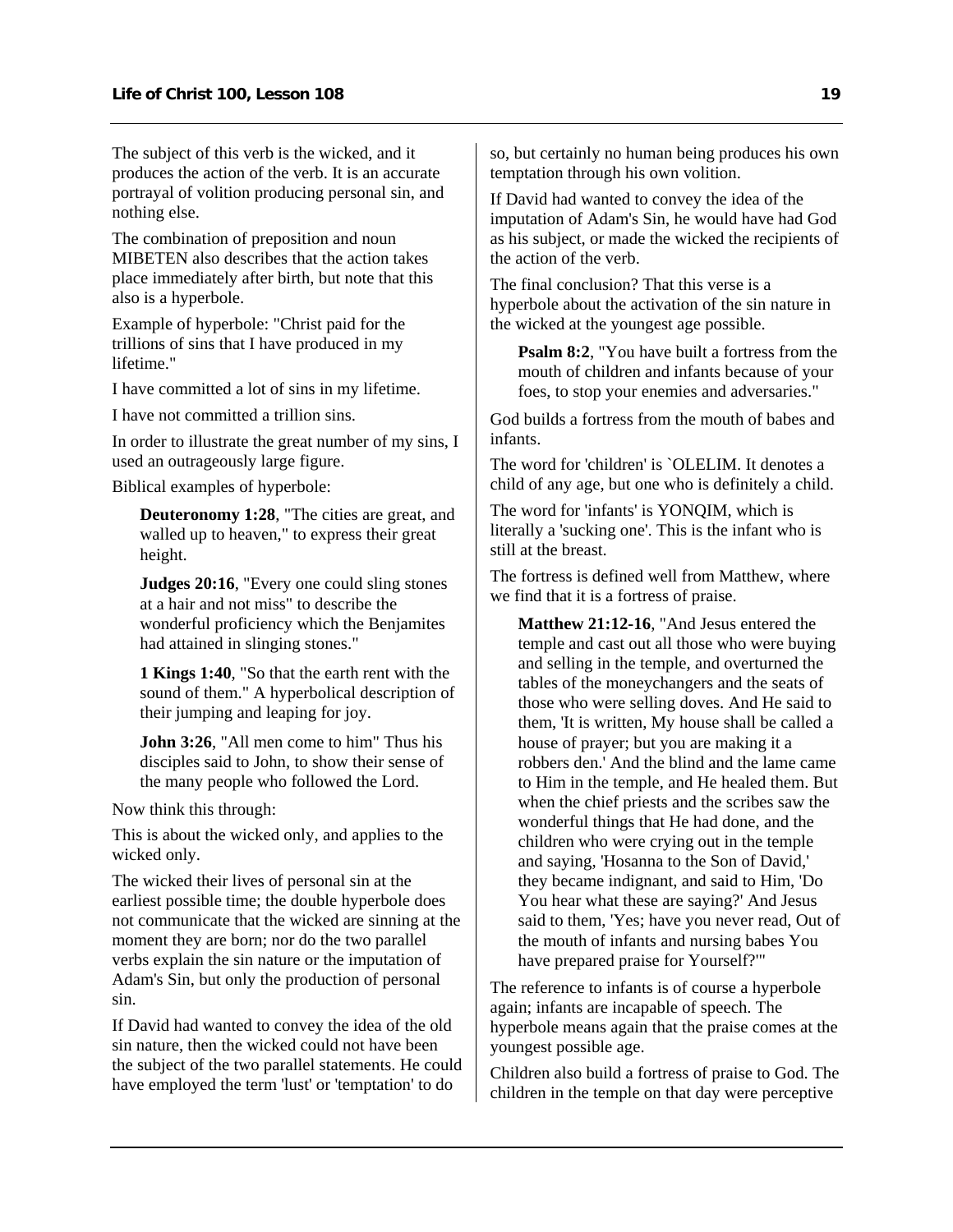enough to realize that Christ was truly the king of the Jews after the pattern of David.

Children do this because they are young, inexperienced, and uneducated, yet they are fully capable of giving praise to God. Now that confounds the enemies of God!

It confounds the enemies of God, because it illustrates the concept of spiritual I.Q.

Spiritual I.Q. has its foundation in the wisdom of God and the power of the Spirit. It has no foundation in education or experience outside of the necessary vocabulary.

Children can praise God as well as anyone; they are enabled by God the Holy Spirit to do so.

This does not rule out the necessary doctrinal content of praise. Children must have doctrine to bring praise to God.

**1 Corinthians 1:26-29**,"For consider your calling, brethren, that there were not many wise according to the flesh, not many mighty, not many noble; but god has chosen the foolish things of the world to shame the wise, and God has chosen the weak things of the world to shame the things which are strong, and God has chosen the lowborn things of the world and the despised, the things that are not, that He might render powerless the things that are, that no man should boast before God."

There are three categories of human division in this passage:

The category of human wisdom to have or to have not.

The category of human power to have or have not.

The category of worldly environment to have or have not.

God chooses many from the lesser category in order demonstrate His power.

He chooses the fools (here the frame of reference is human wisdom, so uneducated would work well here) to shame the wise.

He chooses the weak to shame the powerful. This is weak according to human standards. It may be poor with reference to money; it may that you are the low man on the totem pole in your company; it may be that you are not empowered politically. It

may be that you are weak physically or in the current subjective standards of beauty.

He chooses the lowborn and the despised, the "are nots" of this world to render powerless the "ares", that no man should boast before God.

You cannot bring your human intelligence, human power, or human birth standing to the Great White Throne; you cannot bring these things to the judgment seat of Christ.

This is why the praise of children glorifies God.

Implications of this point of doctrine concerning child rearing:

That there is no sin until God consciousness; therefore, there can be no sin-related discipline until then.

There is still plenty of room for a learning routine within the limits of the infant's attention span.

Whatever negative emotions and expressions come from an infant are related to his basic needs.

That the infant communicates these things instinctively, and that it is the parents responsibility to understand and meet these needs are they are communicated.

That without an active sin nature, there is no guile in the communication of needs. They can always be accepted as they are.

That the sin nature activates when the child reaches God-consciousness, and that this causes no small amount of consternation in a child; so an authoritative yet loving approach to discipline is the best way to go, especially early on.

The parents must form an alliance with the child against the sin nature.

That the child must be made to understand the forces within him, so that he can begin to help himself.

The sooner the child can understand what impels him to be bad, the sooner he can begin to stand against temptation on his own.

Gentleness and communication are the watchwords of correction in the early days.

Two proverbs:

"Spare the rod and spoil the child"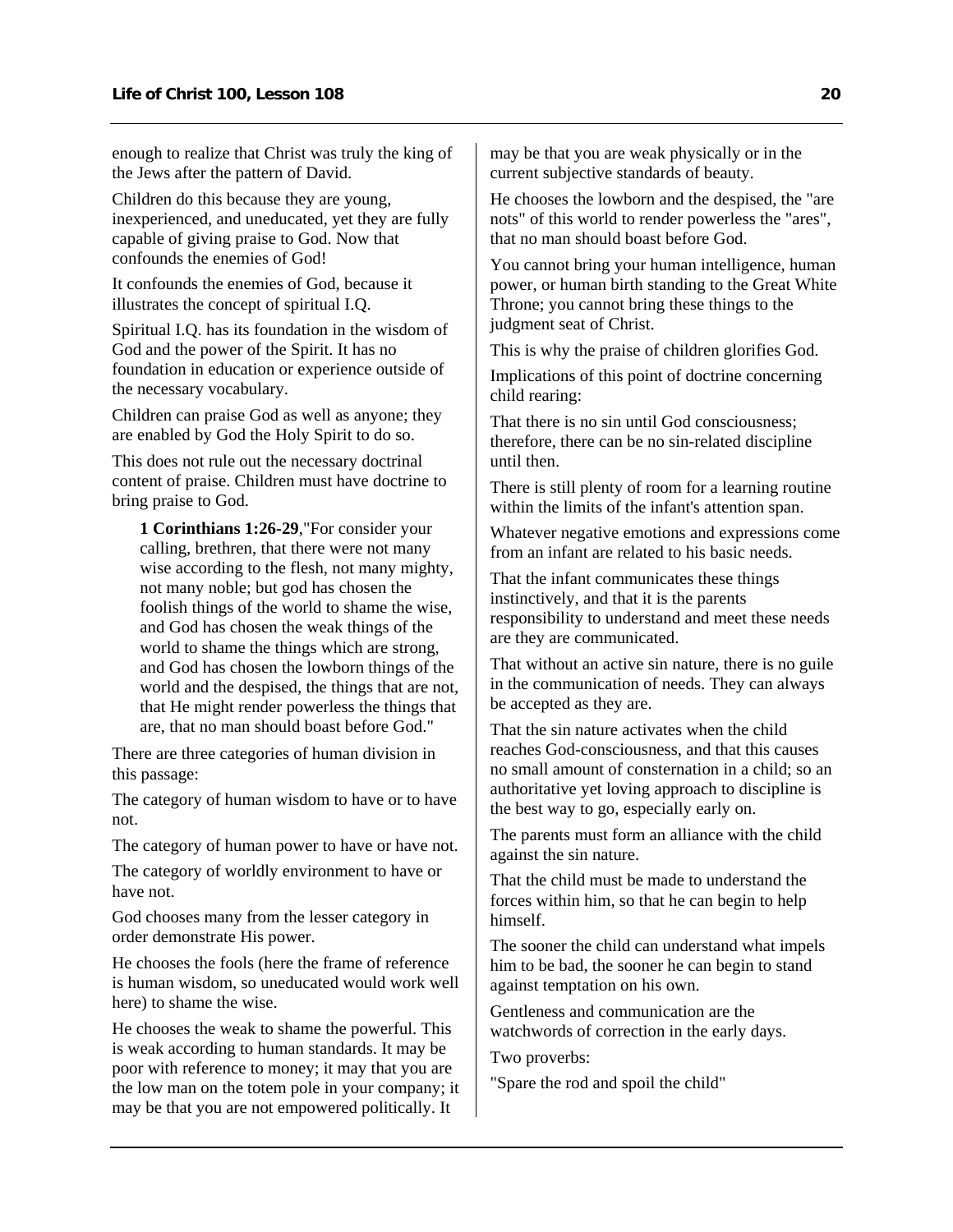<span id="page-22-0"></span>"Fathers, do not provoke your children to anger; but bring them up in the discipline and instruction of the Lord." 3. That evangelization is an absolute necessity at the moment of God consciousness.

As soon as you know that your child has reached God consciousness (and it should be obvious), you have a heavy and personal responsibility to evangelize your child.

You are never to scare your child or abuse your authority in any way to accomplish this end. You are to present the issue clearly to him or her, and to ask him if he would like to tell God that he believes in Christ.

Of course it is best to place the gospel within your child's frame of reference!

The evangelization of your child will ease your burden of child raising one hundred fold.

### **The Accession of John the Baptist**

Introduction:

Note the distinction: to this point John has pointed the way to Christ, and noted Christ's superiority; here he completely accedes to Jesus, more than hinting to his disciples to give way and follow Christ.

For a few weeks after Christ's return from the wilderness, John has continued to point the way to Christ. Since Christ returned, here is what happened:

- The priests and Levites came to John to inquire about Christ ( John 1:1928).
- John identified Christ as the Son of God (John 1:2934).
- Christ called His first disciples (John 1:3551).
- Christ performed His first miracle, at Cana, in Galilee (John 2:111).
- Christ stayed a few days at Capernaum with His family and His disciples (John 2:12).
- Christ cleansed the temple at the Passover (John 2:1322).
- The people in Jerusalem responded positively to Christ's miracles at the Passover (John 2:2325).
- Nicodemus came to Christ at night and inquired about His person (John 3:121).

This places the time at around late Spring to early Summer of 27 AD. Christ is thirty years old.

Now Christ's ministry has begun in earnest, and it is time for John to completely step aside. Christ's appearance in the region provides a golden opportunity to do so.

By this time John has been on the scene for about a year and his ministry has gained great fame and popularity. In fact his message continued to have a following even decades after, and spread to far distant places even after his death.

Imagine the humility of this man. To find such popularity, and then give it all to Christ.

Discussion of John 3:22-36

**John 3:22**: "After these things Jesus and His disciples came into the Judean land and there He spent time and baptized with them."

So Christ moves from Jerusalem to the Judean countryside, apparently somewhere near the river Jordan. The phrase meta tauta summarizes everything that had happened in Jerusalem at that first Passover.

John uses the Roman term Judea, so this includes not only the old Judah, but also a good deal of the old Northern kingdom, now called Samaria. The location of this verse can be anywhere from halfway between Galilee and the Dead Sea south along the Jordan River to the Dead Sea itself. They may have been only a few miles from John and his disciples at the time. At any rate, not more than forty miles, and probably much less than that.

In the Greek, when there are two verbs and only one object in a sentence, the object takes both verbs. That is the case with DIATRIBO and BAPTIZO. They each describe different actions taken by Christ, but they both take the same object, the disciples.

This object, the personal pronoun auton 'them', is modified by the preposition META.

META defines the relationship of subject and object, and modifies the action of the verb accordingly.

Christ did these actions in the company of the disciples; He 'does' these things with them. They do these things together, but since the verb is in the third person singular, it portrays Christ as the initiator of the action.

Christ 'spent time' with the disciples.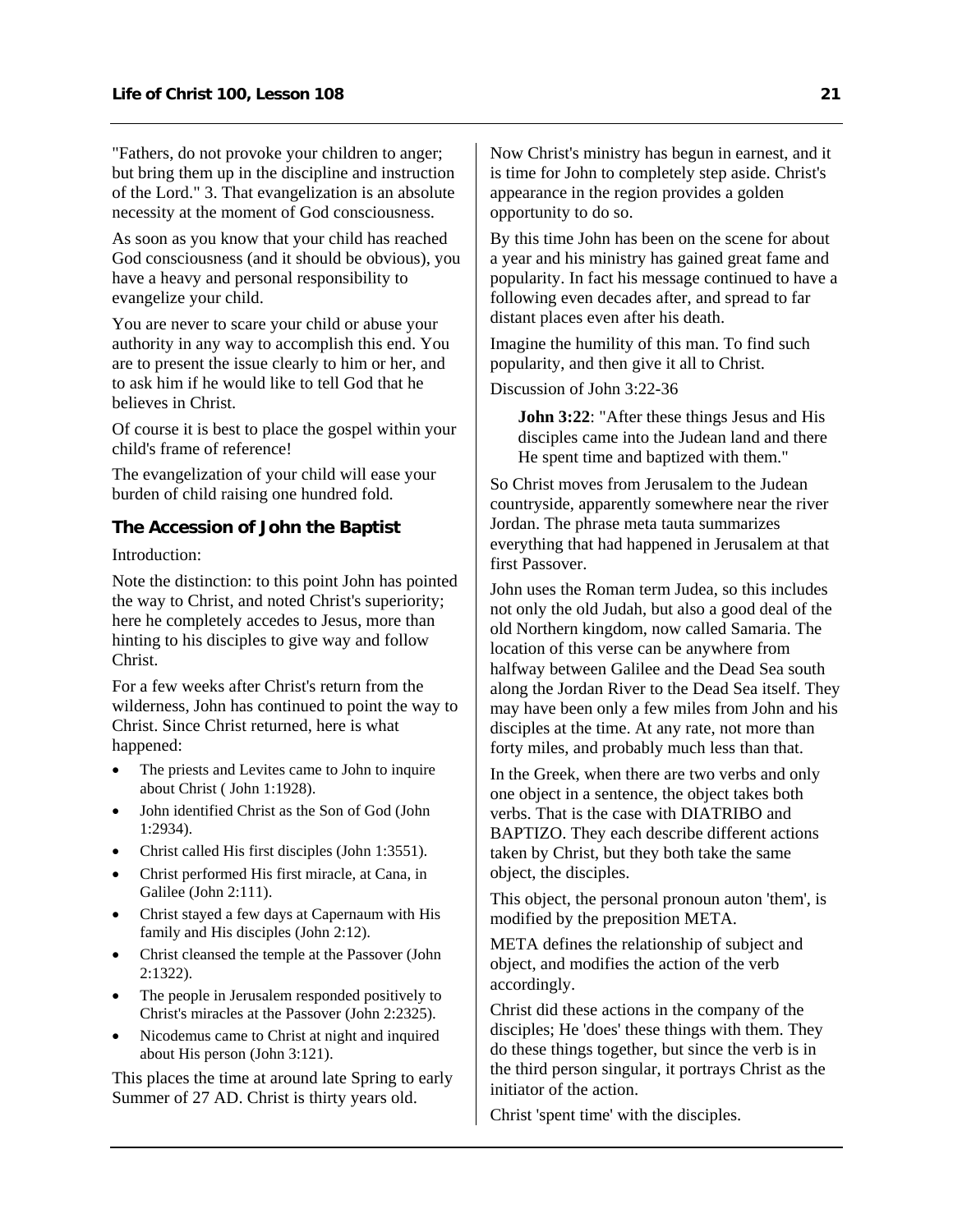Since Christ produces the action of the verb, He is the initiator, while the disciples are the coparticipants.

DIATRIBO means to 'wear away' or 'rub away'. It describes the wearing of a path by foot traffic, or the wearing away of clothes from use. Since the preposition DIA compounds this verb, the picture is of complete use or wear. Not just worn, but worn through.

After a while, the Greeks applied the concept of this verb to time. 'While away the hours', 'spend time'. It also applied to money 'spend', and others things that get spent, like physical energy.

It even came to exemplify academic effort. Our English word 'diatribe' is the direct descendant of this concept. The noun form of this verb could mean both 'pastime' and 'study'. The adjective always meant 'pedantic' as in teaching in such a way that wears on the student.

John 2:12 describes Christ and others staying at Capernaum. John employs the usual verb for such activity, meno.

John 3:22 is quite far enough away where the use of a synonym would not be required. In this verse John wanted to describe exactly how Christ spent the time with His disciples.

The time spent was a wearing time, a time of study.

Christ took this time to inculcate His disciples in the essentials of His kingdom. He baptized with His disciples.

Now we have a puzzle. Christ initiated this action; the Pharisees perceived that He was baptizing; but John makes it clear that it was not Christ Himself that was doing the actual baptism. And there is little doubt that this is baptism by water.

We know that Christ initiated this action because BAPTIZO is third person singular, and Christ is the subject. His disciples did this with Him, META AUTON.

We know the Pharisees' impression from John 4:1, "Jesus knew that the Pharisees heard that Jesus was making and baptizing more disciples than John."

We know that part of this impression was mistaken from John 4:2, "Although Jesus Himself was not baptizing but His disciples were."

The conclusion is that the baptizing was Christ's idea, but the disciples carried it out.

This idea bore fruit in two areas:

The introduction to Christ's kingdom ministry continues. People are baptized, and from it are identified with the millennial kingdom. (doctrine of the Millennium, intercalation of the church age)

The disciples get a more intense form of training. Teaching always requires a more thorough understanding of the subject matter.

You must anticipate what your pupils want to know, and distinguish what they need to know. You must filter your subject matter accordingly, and thus you think about it.

You must sort out what is true and false concerning the subject matter.

You must put the subject matter into a teachable form, and be able to explain it in a manner that will satisfy the curiosity of your pupils.

You must fit the subject matter into the overall system, to give your pupils the broader picture.

So by instructing the disciples on how to introduce others to the kingdom, Christ better inculcates them into its precepts.

None the less, after this accession by John, water baptism never again enters the scene in Christ's ministry.

**John 3:23**, "Now also John was baptizing in Aenon near Salim, because there was much water there, and they were appearing and being baptized."

So in the time since Christ returned from the wilderness John has continued his ministry, pointing the way to Christ.

Aenon near Salim was a little north of halfway between the Sea of Galilee and the Dead Sea.

The phrase 'John was also baptizing' tells us that the baptism of Christ's disciples was water baptism.

An interesting verb is PARAGINOMAI 'they were appearing'. It paints this picture: one moment they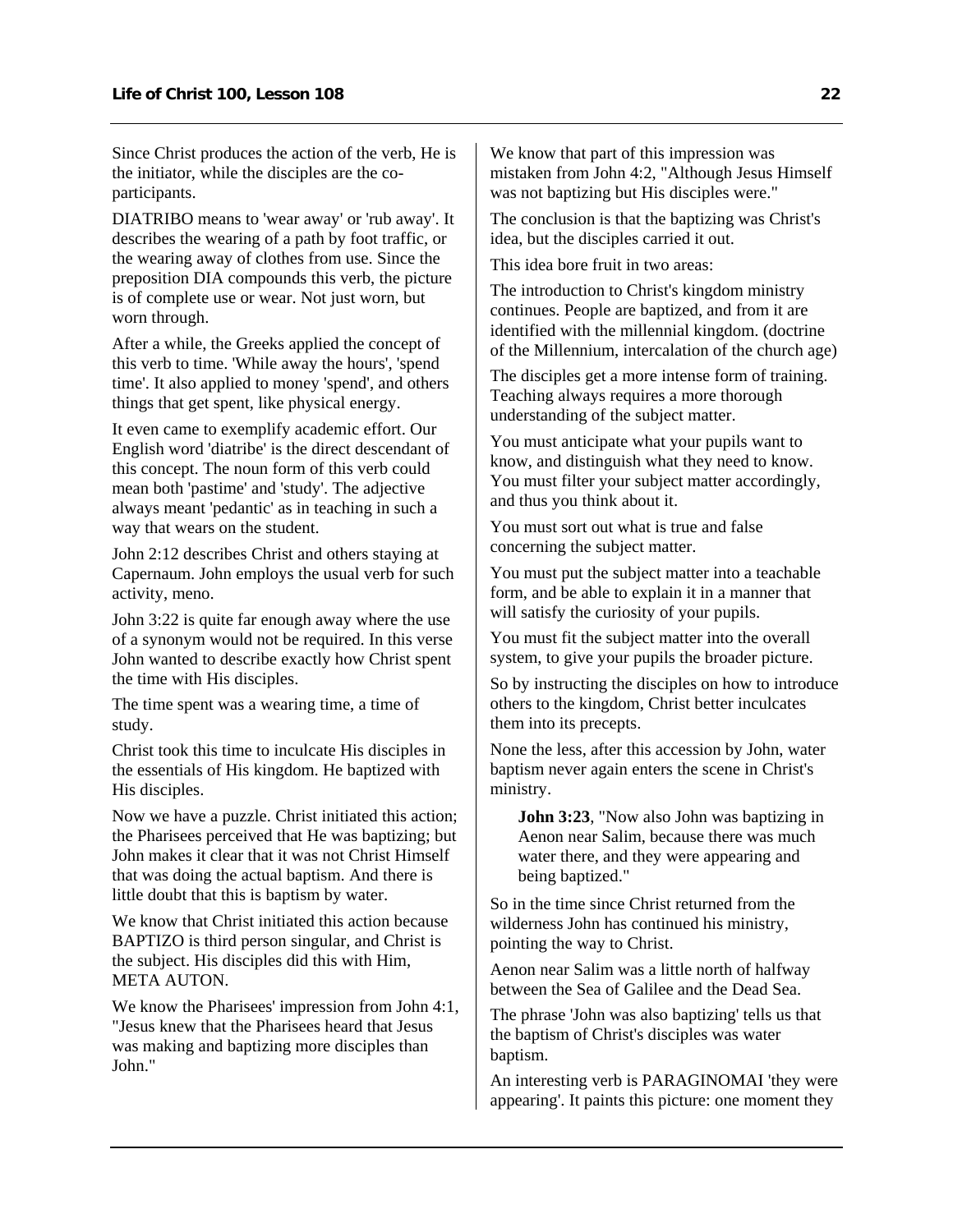are nowhere to be seen, and the next they appear right at John's side. It tells us that John's ministry was going like hotcakes.

**John 3:24**: "For John had not yet been thrown into prison."

This event is not too far off, but we do not have the exact time. A little over a year later John the Baptist is in jail, Luke 7:1117. It does occur before Christ goes back to Galilee, according to Mark 1:14. This return is apparently just a few days off.

John's readers knew that the Baptist would go to prison and die there, and this verse explains that those events are still in the future.

Just as John preceded our Lord in ministry, so also in imprisonment and death.

Herod Antipas feared that John's ministry would bring about an armed revolt in Judea and Galilee. This, and John's rebuke of Herod for marrying his brother's wife were the human viewpoint reasons. But perhaps there is something more than meets the eye here... It is obvious that it was God's plan for John's ministry to end.

**John 3:25**: "Then there arose an inquiry from the disciples of John with a Jew about purification."

So the disciples of John and a Jew got into an inquiry about purification. The word for inquiry portrays two or more people investigating a matter, all seeking the truth. It is literally, 'a seeking', or 'a quest'. It is interesting that these natural adversaries have joined together on a topic that would pit them as adversaries purifications. The preposition META reveals that these two have allied on this matter.

Purification would be an interesting subject, but it does not seem to line up well with their question, which is given in the next verse. What they actually ask about is Christ. Let's try to connect the two.

Purification fits well into the topic of baptism, for baptism could easily be perceived as a ritual of purification.

John's baptism was a baptism of repentance in preparation for the Messiah and His kingdom. Just like the other rituals of the Jewish system, it was a real act that taught Bible doctrine.

However, it was the Jewish trend to distort the teaching rituals into legalism. It was their contention that just doing the rituals themselves pleased God, regardless of what was in their hearts.

At some point the conversation must have shifted to a comparison of Christ and John.

It must have been interesting indeed for John and his disciples when Christ began to baptize.

Remember, John brought in this new ritual of baptism after the Jews had been doing the same things for 1400 years.

Remember also that John was the first true prophet of Israel in a few hundred years. He had a spectacular following because of his gift.

But John made it clear from the start that he was just showing the way to Christ, and that his baptism was intended for that same purpose.

Now Christ, the superior has set His disciples to baptizing, and not too far from where John's ministry was located.

They are in a quandary: what change does this bring to John's ministry?

**John 3:26**: "And they came to John and said to Him, 'Rabbi, He who was with you beyond the Jordan, about whom you yourself have testified, behold, He is baptizing and all are coming to Him.'"

Hey, these guys are out of fellowship about losing their ministry to Christ and His disciples.

Their concentration and focus is entirely on John, in the first part. "He who was with you..." "About whom you have testified..."

But then they notice that this ministry is tapering off and they do not like it. "He is baptizing [sneering tone], and all are coming to Him."

This is the wrong focus! Wrong attitude!

But something else. Christ has now begun His own ministry. Why is John still at work? Why has John not ceased now that Christ has begun? Perhaps this is John's one flaw. He did not know when to hang it up.

**John 3:27**: "John answered and said, 'No man can receive a single thing unless it has been given to him from heaven.'"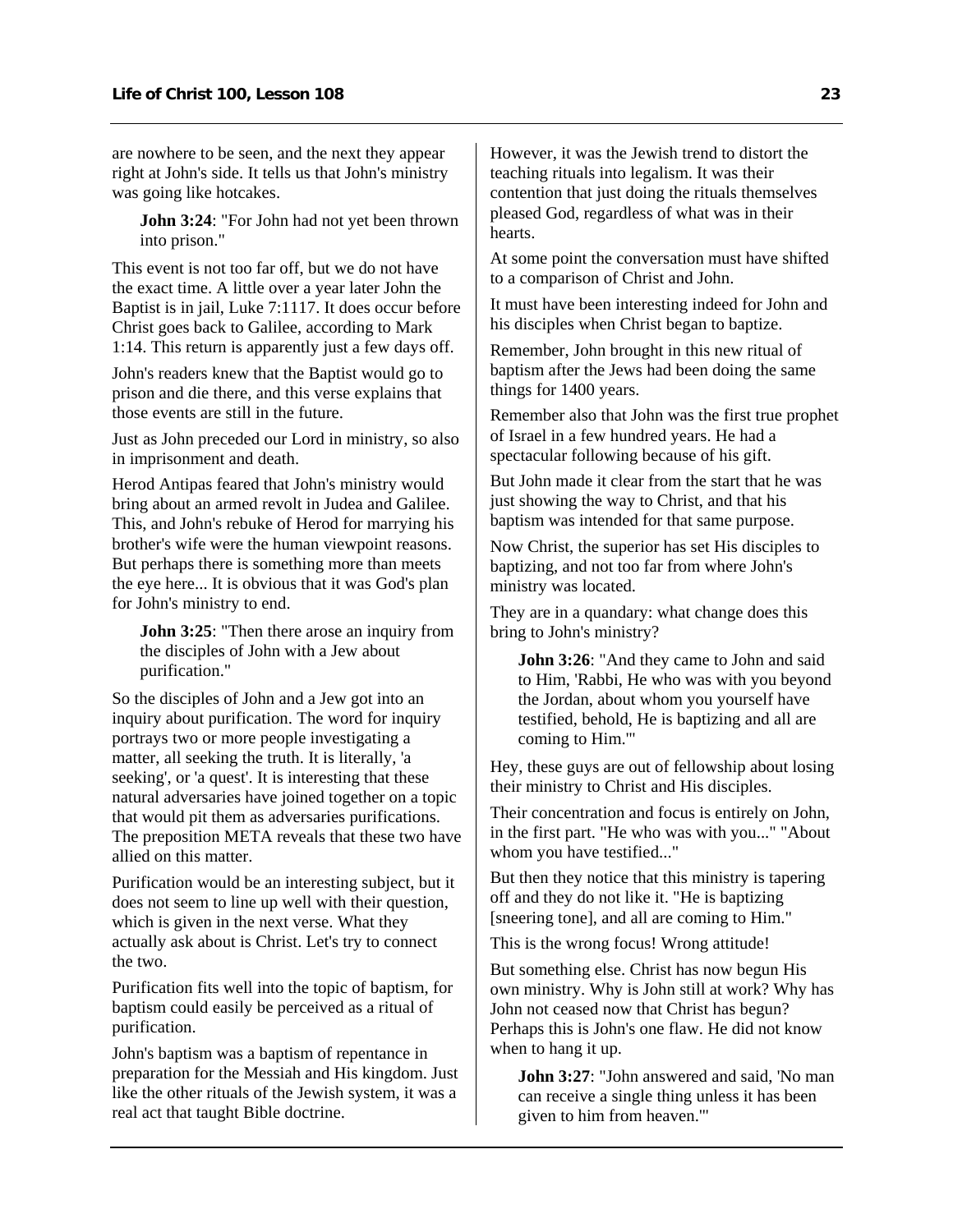This is a hard line grace answer. The real man in question is Jesus Christ.

It reveals the unasked question of the disciple-Jew alliance: Why Christ and not John?

John tells them: All are going to Christ because it comes from heaven.

John uses two very strong grammatical constructions in order to make clear the absolute nature of grace.

The first is OUDE HEN, which I have translated 'a single thing'. OUDE is nothing, and HEN is the numeral one. Together with the phrase 'no man', they make a double negative, which is fine in the Greek, but confusing in the English. In the Greek one negative strengthens the other. In the English, one negative cancels the other. This construction is very strong and makes an absolute statement. John is hammering on this alliance.

The second is the perfect periphrastic participle of DIDOMI. This one shows that heaven is the ultimate source of all things. You receive not a single thing, unless it comes from heaven. It is one of the strongest ways to state a principle of doctrine.

Additionally John makes clear the subjects to whom this rule applies: mankind. He uses ANTHROPOS. Christ is a member of the human race, and so this principle certainly applies to Him.

Therefore, what Christ has in the people who are flocking to Him comes straight from heaven.

Remember, in verse 23, people were appearing out of nowhere to be baptized by John. Now they are all going to Jesus, according to verse 26. Insert millennium comment: Christ is here to found the millennial kingdom; John is in the way. Beware yourself in getting in the way of the kingdom of Christ. You should be a window on the kingdom of heaven, an open doorway.

**John 3:28**: "You yourselves witnessed me saying, "I myself am not the Christ, but that I have been sent ahead of Him."

Again, John draws attention to Christ, and his relationship to Christ. Here he reprises his role as the waypaver, even for some of his disciples.

The emphasis here is interesting:

In claiming that he is not the Christ, John emphasizes himself with the intensive use of the personal PRONOUN EGO.

In claiming that he has been sent, John uses the perfect periphrastic construction. This again concentrates on John's person.

John uses the preposition EMPROSTHEN to describe his relationship with Christ. He sees himself as going ahead of Christ to prepare the way.

The conclusion is that John says the right things, but that he has appearance of being self-centered. If John was doing the right thing at this time, this would be a marvelous statement; but since he is not, we may call it somewhat self-centered.

John has applied his mission in this way: he sees himself as the one who must prepare the way for every individual in Israel. That before anyone goes to Christ, they must go through him.

He sees a continuing role for himself in Christ's kingdom. He is the screener, the waypaver, the man who prepares the hearts of all for Christ, even as Christ is on the scene.

But Christ, by setting His disciples to baptize, has communicated a very hard message to John that with the beginning of the Kingdom ministry, he is no longer needed.

Christ is there to be seen face to face; His ministry is in the open. Why should Israel go through a human being to see Him?

**John 3:29:** "The who has the bride is the bridegroom; but the friend of the bridegroom, the one who stands and hears him rejoices with joy through the sound of bridegroom's voice. Therefore this joy of mine has been made full."

The bride at this point is Israel; the groom is Christ; the friend is John.

The friend is what we would call the best man. In the Jewish wedding, the friend would stand next to the bridegroom and hear his vows. At this he would rejoice, as any best man would.

#### John says:

That he does not have the prize at this wedding of all weddings: Christ does.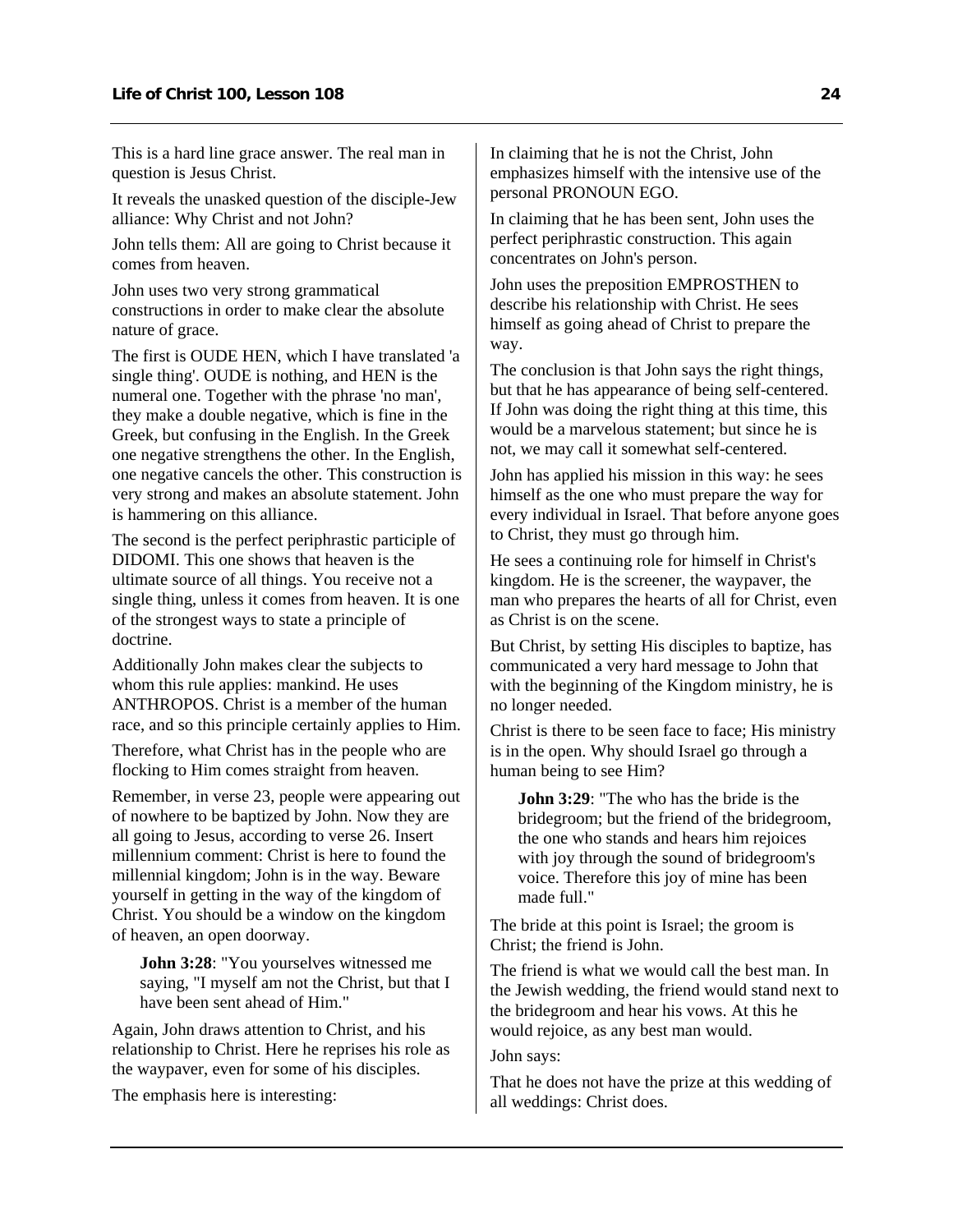But that he still rejoices for Christ, and that the joy of hearing Christ's voice has been made full at this time.

Again, though, there is hint of bitterness. John perhaps has indulged in self-pity here. Oh, he is not the bridegroom, and he does not get the bride, but at least he vicariously experiences the bridegroom's joy. "Even though I do not get Christ's joy, I am happy for him. My limited joy has been made complete."

Why the negative assessment of John's statement? Because of his actions. If John had ceased his ministry at the beginning of Christ's ministry, then these statements could have been taken in the most positive light possible. Now because of John's action, they have the appearance of tarnish and rust. There is a dark side to them.

**John 3:30**, "It is necessary for that one to increase, but for me to diminish."

Note the two verbs that reflect the necessity.

The first is AUXANO, to grow. This verb described the growth of living things, of plants and trees, of children. It shows a gradual growth over a period of time.

The second is ELATTOO, to shrink. This too is a verb of gradual change. It describes the action of shrinking over time, of growth in reverse.

What John has done here is nothing less than put a spin on the events of the past few days. But let's look again at the facts!

In verse 23, people are coming out of nowhere to be baptized by John.

In verse 26, they are all going to Christ.

This is not a gradual growth and diminishment! This is an all at once radical change.

But why does John put his spin on these events? It can only be because he wants to hold on to the following and the ministry that he thinks he has.

John sees his accession as gradual; what has already happened was immediate and absolute.

John uses a rather impersonal mode of reference to Jesus Christ. It is the far demonstrative pronoun, ekeinon.

In fact, in this entire discourse, John uses the word Christ only once, and never the word Jesus.

In verse 27, John says, "a man cannot receive a single thing". The application is Jesus.

In verse 28, John says, "I myself am not the Christ." But the real focus of the sentence is John, through his use of the intensive pronoun.

In verse 29, John employs a short parable, where Christ is the bridegroom, but Christ is never mentioned by name.

In verse 30, John uses the far demonstrative.

Jesus was John's own cousin. They were family, and yet John the Baptist uses only titles and roundabout ways to describe our Lord.

John uses emphatic, intensive, and self-centered modes of expression to describe himself.

Apparently, all the popularity and approbation had gone to John's head. He would lose that same head about a year later.

What follows now is an injection of John the Apostle's. He inserts his own discourse, and in a way it concentrates on what the Baptist has just said. In opposition to John's self-centered words, the Apostle concentrates very much on the person and character of Christ.

**John 3:31:** "The one who comes from above is above all; the one who is from the earth is from the earth and speaks of the earth. The one who comes from heaven is above all."

Now for John the Apostle's editorial comment. He tells us in this verse that what the Baptist has just said it cosmic propaganda, and entirely wrong.

First is Christ. Christ comes from above, and is above all. He is above the selfishness and pettiness of the Baptist. He is above all human flaws.

Second is the Baptist. He is from the earth and he speaks the worldly point of view. Make no mistake. John paints the Baptist here as he is: worldly and trapped in the cosmic system. Spouting forth to his last few followers the propaganda that he hopes will keep them.

Third is Christ again, and you can see immediately John the Apostle's desire to keep his gospel centered on Christ, and above all in its own right. John needed to get out the truth on the last days of the Baptist's ministry, but did so in such a way